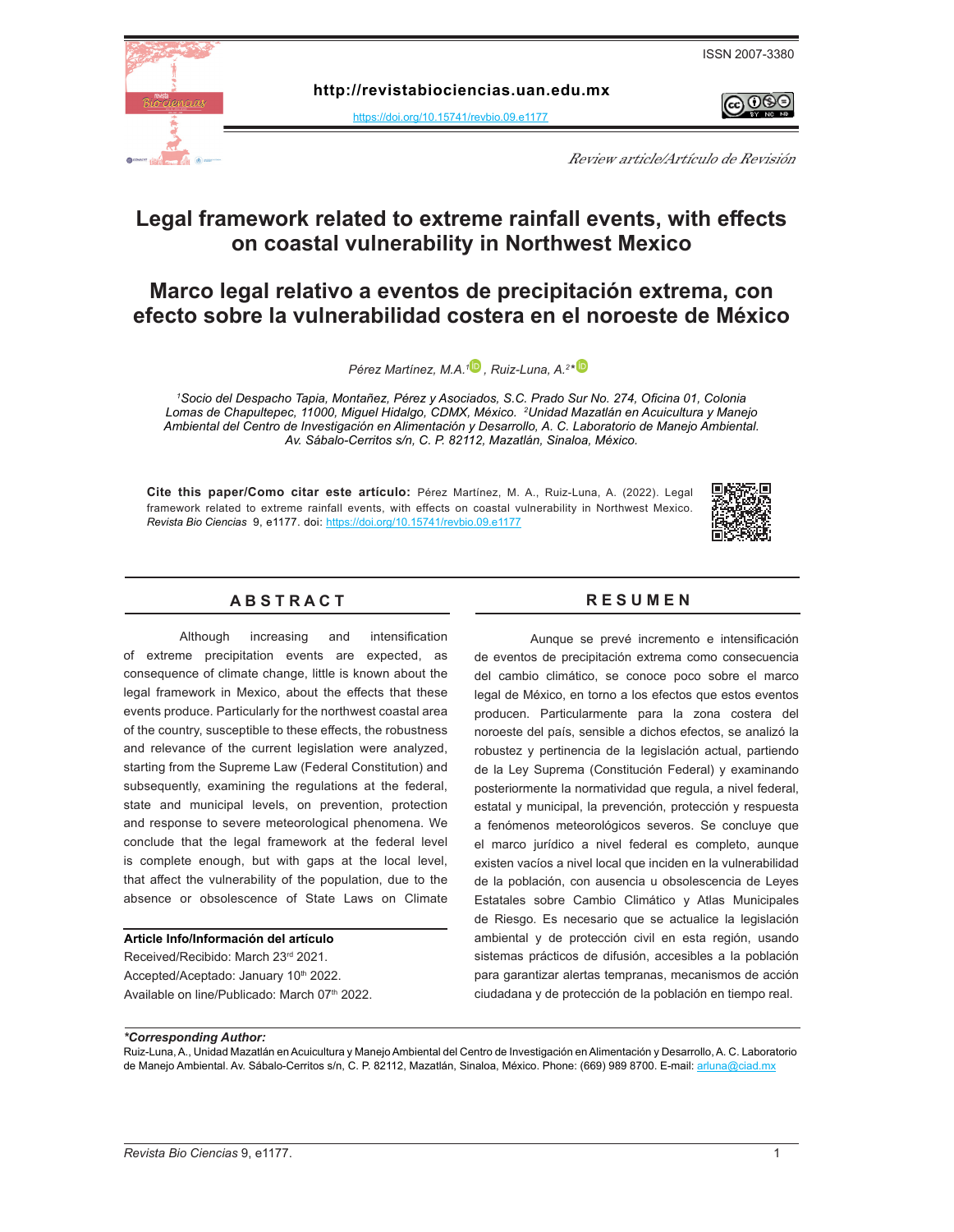

Change and Municipal Risk Atlases. It is mandatory to update the environmental and civil protection legislation in this region, designing practical and accessible diffusion and application systems, to guarantee early warnings, citizen action mechanisms and protection of the population in real-time.

#### **K E Y W O R D S**

Climate change, coastal zone, extreme rainfall, risks, vulnerability.

#### **Introduction**

Due to its coastal extension, Mexico is among the first 15 countries in the world and, regarding its geographic location, it concentrates a high diversity of coastal ecosystems and species. However, global climate change is causing impacts on coastal environments, reducing the extent of wetlands, promoting the degradation of reefs, decreasing the catchable biomass and increasing both, coastal erosion and predisposition to floods, threatening socio-ecological systems (IPCC, 2019).

Unlike other coastal countries, Mexican development as a nation occurred mainly in the interior of the country, with a narrow vision towards the coasts, where growth was limited until recently. Gutiérrez & González (1999), point out that at the beginning of the 20th century, less than 10 % of the urban population lived near the coast and it was until the middle of that century when it increased significantly, with levels close to 16 % of the urban population of the country, which in turn represented between 3 and 5 % of the total.

Recently, Azuz-Adeath & Rivera-Arriaga (2009) have mentioned that by 2005, the population settled in coastal municipalities signified 15 % of the total, and just over a third of the population of the 17 coastal states, which activated some planning strategies for their development. Despite this, the Mexican coastal zone (ZCM), which includes 150 municipalities, has followed a disordered growth, leading to high levels of risk and vulnerability, due to the increase in productive activities and the associated environmental disturbance, in addition to greater exposure to extreme meteorological events, accentuated by climate change.

Consequently, the Mexican government created initiatives at the federal level to promote the sustainable development

#### **P A L A B R A S C L A V E**

Cambio climático, precipitación extrema, riesgos, vulnerabilidad, zona costera.

#### **Introducción**

Por su extensión litoral, México se sitúa entre los primeros 15 países a nivel mundial y dada su ubicación geográfica, concentra una alta diversidad de ecosistemas y especies costeras. Sin embargo, el cambio climático global está generando impactos en los ambientes costeros, reduciendo el área de humedales, propiciando la degradación de arrecifes, la reducción de biomasa capturable, e incrementando la erosión costera y la propensión a inundaciones, afectando los sistemas socioecológicos que se sitúan en esta región del mundo (IPCC, 2019).

A diferencia de otros países con litoral, México fincó su desarrollo como nación en el interior del país, con una estrecha visión hacia las costas, donde el crecimiento fue limitado hasta fechas recientes. Gutiérrez & González (1999), señalan que, al inicio del siglo XX, menos del 10 % de la población urbana habitaba cerca de la costa y hasta mediados del mismo siglo se incrementó significativamente, con niveles próximos al 16 % de la población urbana del país, que representaba entre el 3 y 5 % de la población total.

Más recientemente, Azuz-Adeath & Rivera-Arriaga (2009) mencionan que para 2005, la población asentada en municipios con litoral representaba el 15 % de la población total y poco más de un tercio de la población de los 17 estados costeros, lo que detonó algunas estrategias de planeación para su desarrollo. Pese a ello, la zona costera mexicana (ZCM), que incluye 150 municipios con litoral, ha seguido un crecimiento desorganizado, propiciando altos niveles de riesgo y vulnerabilidad, debido al aumento de actividades productivas y la perturbación ambiental asociada, además de una mayor exposición a eventos meteorológicos extremos, acentuados por el cambio climático.

En consecuencia, el gobierno mexicano generó iniciativas a nivel federal, para promover la sostenibilidad en el desarrollo de esta zona, siendo la Estrategia ambiental para la gestión integrada de la zona costera de México (INE, 2000) y el Programa de Manejo Integral de la Zona Costera (SEMARNAT), iniciados en el sexenio 2000-2006, dos acciones importantes que pusieron las bases para la gestión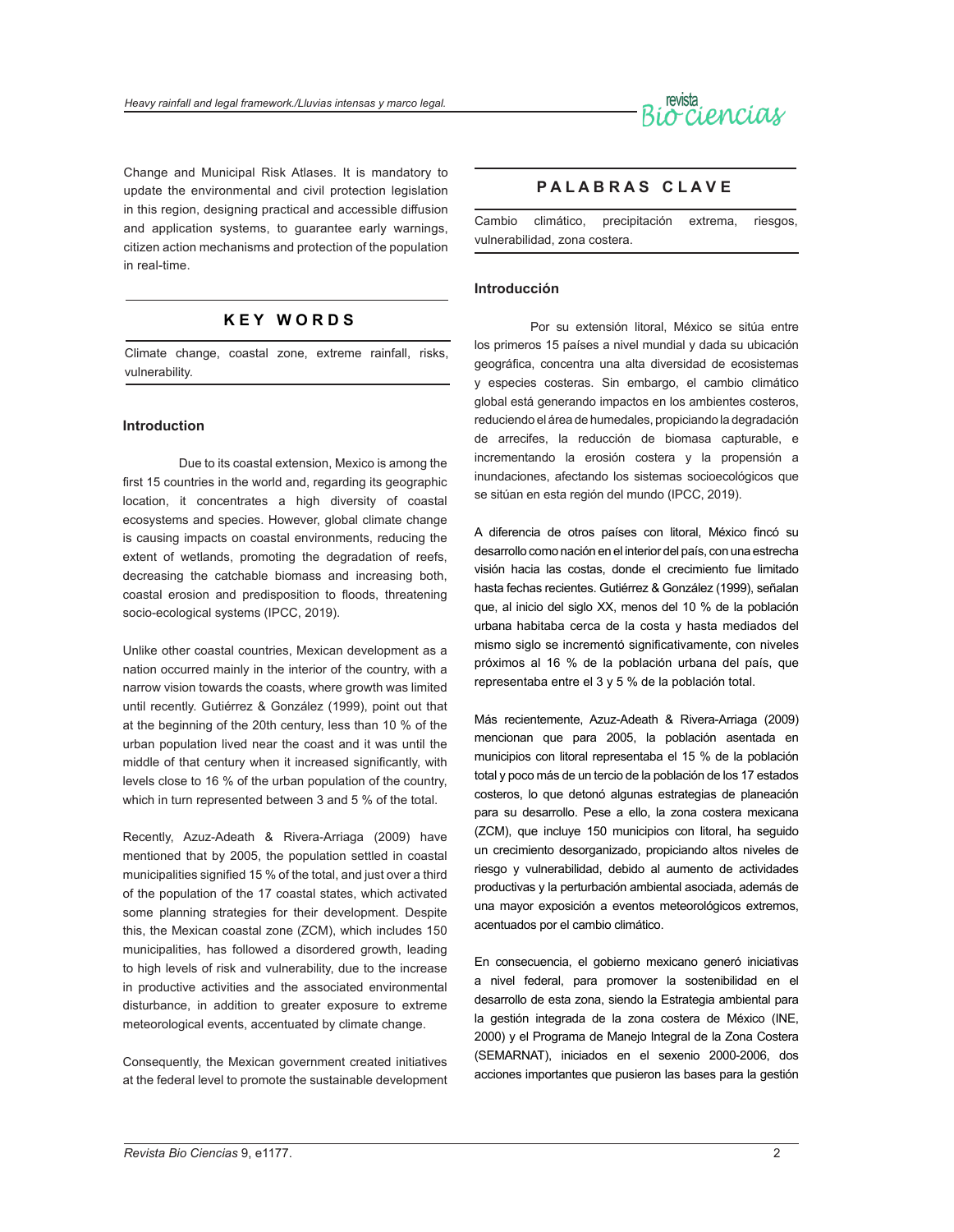

of this zone, being the Environmental Strategy for the Integrated Management of the Coastal Zone of Mexico (INE, 2000) and the Integrated Management Program of the Coastal Zone (SEMARNAT), approved during the 2000-2006 six-year term, two important actions that laid the foundations for the management of the coastal zone, with limited results and without social linkage (Silva *et al.,* 2014), which implies the need for a comprehensive vision, with inter- and trans-disciplinary approach.

Later, in 2008, the Inter-Ministerial Commission for the Sustainable Management of Seas and Coasts (CIMARES) was created, chaired by the Ministry of the Navy (SEMAR), which drafted the National Policy on Mexico's Seas and Coasts (Comprehensive management of the most dynamic regions of the national territory), published in the Official Journal of the Federation (DOF, 2018). Such document recognizes, among other issues, that "the federal legal and regulatory framework applicable to marine and coastal zones is broad, but lacks comprehensiveness", requiring the analysis of available legal instruments to create strategies, mechanisms and lines of action necessary to optimize coastal development (Section I. Current Status and Trends of Marine and Coastal Zones of Mexico).

 Despite these efforts, the population in the ZCM has grown without adequate planning, with rates of increase higher than the national average. This increase has been concentrated in a limited number of states, mainly Quintana Roo, Baja California (BC) and Baja California Sur (BCS), following the global trend of displacement towards coastal areas. Although the growth rate in the ZCM seems to have stabilized, and even reduced, ten of the municipalities with the highest growth rates and the largest population size are located in the northwest of Mexico, in the states of BC, BCS, Sonora and Sinaloa, with growth forecasts of 4 to 26 % in the coming decades (Azuz-Adeath *et al.,* 2019).

Such growth will have an impact on coastal environments and resources, with a probable increase in risks and threats to socio-ecosystems, because of climate change, which particularly modifies the precipitation regime. Although there is no conclusive evidence, a reduction in the total annual volume of rainfall throughout the country is predicted but associated with a greater number of extreme events in localized areas, as is the case of northwestern Mexico (Berlanga-Robles *et al.,* 2021; González-Rodríguez *et al.,*  2021; Shamir *et al.,* 2021). To neutralize adverse effects, it is necessary to strengthen public policies, including de la zona costera, con resultados limitados y sin vinculación social (Silva *et al.,* 2014), lo que implica la necesidad de una visión integral, con enfoque inter y transdiciplinario.

Posteriormente, en 2008, se creó la Comisión Intersecretarial para el Manejo Sustentable de Mares y Costas (CIMARES), presidida por la Secretaría de Marina (SEMAR), que elaboró la Política Nacional de Mares y Costas de México (Gestión integral de las regiones más dinámicas del territorio nacional), publicada en el Diario Oficial de la Federación (DOF, 2018). Ese documento reconoce, entre otros temas, que "el marco jurídico y normativo federal aplicable a las zonas marinas y costeras es amplio, pero carece de integralidad", requiriendo el análisis de los instrumentos legales disponibles para crear estrategias, mecanismos y líneas de acción necesarias para optimizar el desarrollo costero (Sección I. Estado Actual y Tendencias de las Zonas Marinas y Costeras de México).

Pese a estos esfuerzos, la población asentada en la ZCM, ha crecido sin la adecuada planeación, con tasas de incremento superiores a la media nacional. Este aumento se ha concentrado en un limitado número de estados, principalmente Quintana Roo, Baja California (BC) y Baja California Sur (BCS), siguiendo la tendencia mundial de desplazamiento hacia las zonas costeras. Aunque el ritmo de crecimiento en la ZCM parece haberse estabilizado e inclusive reducido, diez de los municipios de mayor tasa de crecimiento y con mayor tamaño poblacional, se ubican en el noroeste de México, en los estados de BC, BCS, Sonora y Sinaloa, con pronósticos de crecimiento de 4 a 26 % en las próximas décadas (Azuz-Adeath *et al.,* 2019).

Tal crecimiento tendrá impacto sobre los ambientes y recursos costeros, con probable incremento en riesgos y amenazas para los socio-ecosistemas, a consecuencia del cambio climático, que afecta especialmente el régimen de precipitaciones. Aunque no hay evidencias contundentes, se pronostica una reducción del volumen total anual de lluvias en todo el país, pero asociado con mayor número de eventos extremos en áreas localizadas, como es el caso del noroeste de México (Berlanga-Robles *et al.,* 2021; González-Rodríguez *et al.,* 2021; Shamir *et al.,* 2021). Para contrarrestar los efectos adversos, es necesario reforzar las políticas públicas, incluyendo instrumentos legales que den certeza sobre los mecanismos de prevención y respuesta en circunstancias extremas, promoviendo la conservación ambiental y la salvaguarda de bienes, medios de subsistencia y en particular, de vidas.

Al considerarse de suma importancia la puesta en marcha de diversas estrategias tendientes a fortalecer los procesos de adaptación ante el cambio climático (Mesta, 2017),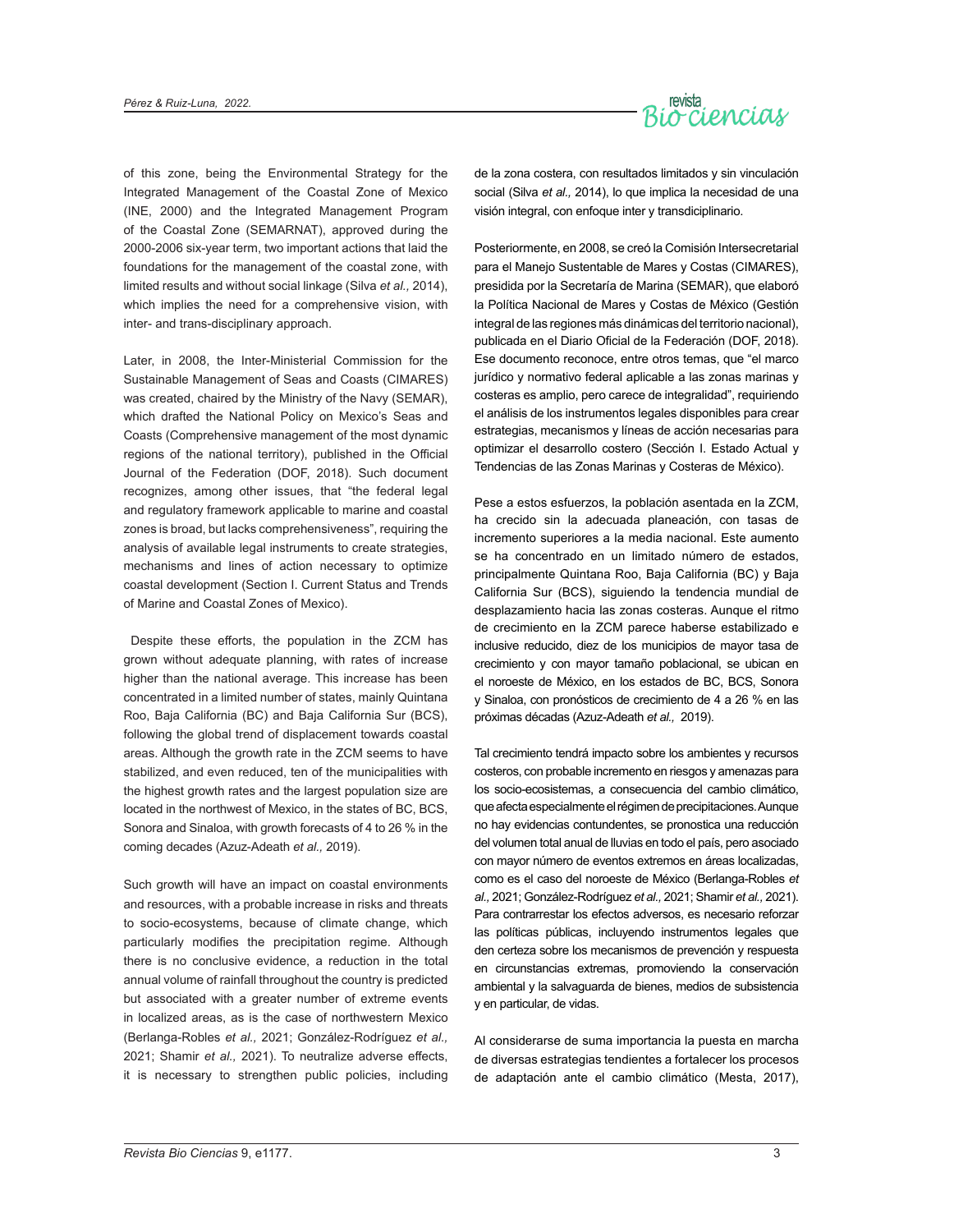# revista<br>Occiencias

legal instruments that provide certainty on prevention and response mechanisms in extreme circumstances, promoting environmental conservation and the safeguarding of goods, livelihoods and, particularly, lives.

The implementation of various strategies to strengthen the processes of adaptation to climate change is vital (Mesta, 2017), being necessary the creation and reinforcement of spaces and mechanisms for citizen participation, facilitating access to specific information on prevention, action and response procedures. This will facilitate the promotion of current legal instruments, allowing more active and efficient participation, so that adaptation strategies to climate change, developed at all levels of government, can be successfully implemented.

There is significant progress regarding the dissemination of available legal instruments on environmental matters and issues of planning and sustainability in the coastal zone (Quijano & Rodríguez-Aragón, 2004; Saavedra, 2004; Carmona, 2013; Rodríguez, 2013, Mesta 2017), although of a genera kind, highlighting elements at the federal level. Even so, there are limited studies related to legal instruments regarding the presence of events derived from climate change and their effects on socioecosystems, so this paper aims to analyze the legal framework related to extreme precipitation events, and their repercussions on the population, particularly for the northwestern region of Mexico, determining possible strengths, gaps and topical issues in regulations.

#### **Conceptual and methodological framework**

Though there is no universal definition, an extreme precipitation event (EPE hereafter) will be understood as rainfall episodes with volume above the annual daily average, and above 90 % of the distribution of their values. Furthermore, due to their intensity or persistence, these events have the potential to drastically modify the physical characteristics of a region (Montijo & Ruiz-Luna, 2018). Also, an EPE can cause damage to populations in vulnerable situations, due to their geographical exposure, because they are settled in irregular areas or simply because they lack the necessary infrastructure to cope with unusual meteorological conditions. In this sense, the coastal zone of northwestern Mexico, defined as the total number of municipalities with a coastline (32) in the

es necesario crear y fortalecer espacios y mecanismos de participación ciudadana, que posibiliten el acceso a información puntual sobre procedimientos de prevención, acción y respuesta, favoreciendo la divulgación de instrumentos jurídicos vigentes, que permitan una participación más activa y eficiente, para que estrategias de adaptación al cambio climático, desarrolladas en todos los niveles de gobierno, puedan concretarse con éxito.

Existen importantes progresos relativos a la difusión de los instrumentos jurídicos disponibles en materia ambiental y sobre los temas de ordenamiento y sostenibilidad en la zona costera (Quijano & Rodríguez-Aragón, 2004; Saavedra, 2004; Carmona, 2013; Rodríguez, 2013; Mesta, 2017), aunque de carácter general, destacando elementos a nivel federal. Aun así, son limitados los estudios relacionados con instrumentos legales en torno a la presencia de eventos derivados del cambio climático y sus efectos sobre los socioecosistemas, por lo que el objetivo del presente artículo es analizar el marco jurídico que se relaciona con los eventos de precipitación extrema, sus repercusiones sobre la población, particularmente para la región del noroeste de México, determinando posibles fortalezas, vacíos y actualidad en la normatividad.

#### **Marco conceptual y metodológico**

Aunque no existe una definición universal, se entenderá como evento de precipitación extrema (EPE en adelante), a episodios con precipitación pluvial superior al promedio diario anual y que por su volumen se ubican por arriba del 90 % de la distribución de valores. Además, por su intensidad o persistencia, tienen potencial para modificar drásticamente las características físicas de una región (Montijo & Ruiz-Luna, 2018). Adicionalmente, un EPE puede producir daños a poblaciones en situación vulnerable por su exposición geográfica, por estar asentadas en zonas irregulares o simplemente por tratarse de poblaciones que carecen de la infraestructura necesaria para hacer frente a condiciones meteorológicas inusuales. En ese sentido, la zona costera del noroeste de México, entendida como el número total de municipios con litoral (32), en los estados de BC, BCS, Sonora y Sinaloa, resulta especialmente vulnerable a lluvias torrenciales, como consecuencia de ciclones y tormentas tropicales y extratropicales.

Eventos de esa naturaleza han recibido más atención en años recientes, debido a cambios en los patrones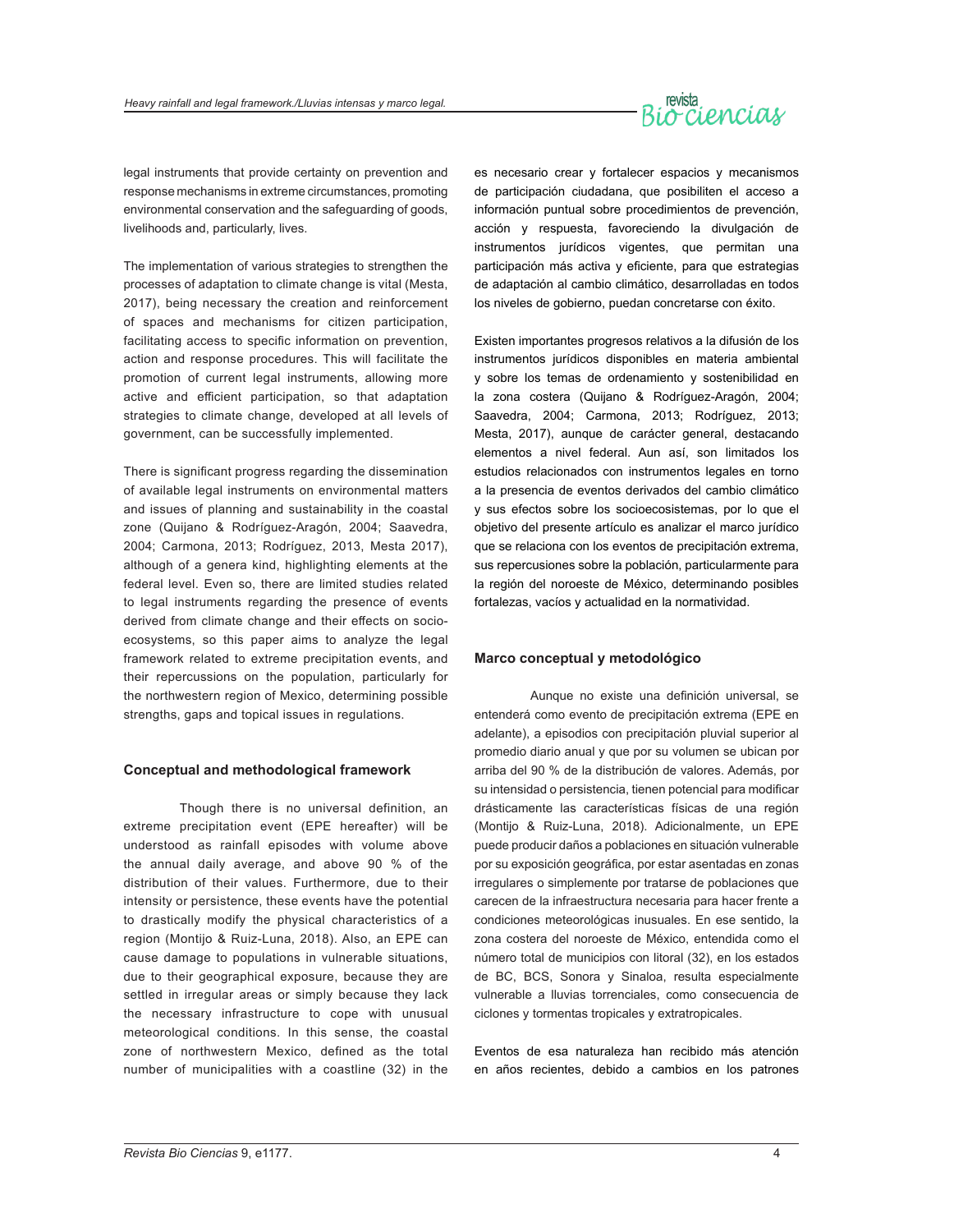

states of BC, BCS, Sonora and Sinaloa, is particularly vulnerable to EPE because of tropical and extratropical cyclones and storms.

Events of this nature have received more attention in recent years, due to changes in precipitation patterns, which produce severe droughts, but also increase the number and intensity of EPE, causing human losses and exponentially increasing the value of population losses (WMO, 2021).

Despite this, there is no specific legal framework in Mexico regulating prevention or response actions in the case of EPE. Therefore, an analysis of the current legislation at the national level is proposed, following a hierarchical scale, starting with the Supreme Law (Federal Constitution), to continue with the regulations on prevention and response to EPE in the three levels of government (Federal, State and Municipality) particularizing in the geographic area of interest, following a chronological order regarding its official publication date.

Consequently, the analysis is based on the fact that articles 40 and 115 of the Political Constitution of the United Mexican States (DOF, 2021a), establish that it is the will of the Mexican people to constitute a representative, democratic Republic, made up of free and sovereign States in all matters concerning their internal regime; but integrating a Federation established according to the principles of the fundamental law, that the States must adopt, for their political and administrative organization, the Free Municipality.

From the interpretation of Article 133 of the Constitution (DOF, 2021a), it is derived that the Laws of the Congress of the Union to which it refers, correspond to federal laws that have the particularity of affecting the three orders of government, Federal, State and Municipal, whose issuance comes from constitutional clauses that constrain the legislator to dictate them and against which there cannot exist legal norms of lower hierarchy that contravene them. Therefore, the principle of "Constitutional Supremacy" implicit in the text of the article, clearly translates into the fact that the General Constitution of the Republic, the General Laws of the Congress of the Union and the International Treaties that are in agreement with it, constitute the "Supreme Law of the Union", which subsequently must permeate

de precipitación, produciendo sequías, pero también incrementando el número e intensidad de EPE, generando pérdidas humanas y aumentando exponencialmente el valor de las mermas en la población (WMO, 2021).

Pese a ello, no existe en México un marco legal específico que regule acciones de prevención o respuesta ante EPE, por lo que se propone un análisis de la legislación existente a nivel nacional, siguiendo una escala jerárquica, partiendo de la Ley Suprema (Constitución Federal), para continuar con la normatividad que regula la prevención y la respuesta a EPE en los tres ámbitos de gobierno, particularizando en la zona de interés, de acuerdo a su fecha de publicación oficial.

De acuerdo con ello, se parte del hecho que los artículos 40 y 115 de la Constitución Política de los Estados Unidos Mexicanos (DOF, 2021a), disponen que, es voluntad del pueblo mexicano constituirse en una República representativa, democrática, compuesta de Estados libres y soberanos en todo lo concerniente a su régimen interior; pero unidos en una Federación establecida según los principios de la ley fundamental, y que los Estados adoptarán, para su organización política y administrativa, el Municipio Libre.

De la interpretación al artículo 133 constitucional (DOF, 2021a), deriva que las Leyes del Congreso de la Unión a las que se refiere, corresponden a leyes federales que tienen la particularidad de incidir en los tres órdenes de gobierno, Federal, Estatal y Municipal, cuya emisión procede de cláusulas constitucionales que constriñen al legislador para dictarlas y en contra de las cuales no puede existir norma jurídica de menor jerarquía que las contravenga. Por lo tanto, el principio de "Supremacía Constitucional" implícito en el texto del artículo, claramente se traduce en que la Constitución General de la República, las Leyes Generales del Congreso de la Unión y los Tratados Internacionales que estén de acuerdo con ella, constituyen la "Ley Suprema de la Unión", lo que posteriormente debe permear a nivel estatal y municipal, como una directriz vinculante.

Desde esta perspectiva, es necesario que lo relativo a EPE se analice considerando como tema central el cambio climático global, que genera graves problemas ambientales, económicos y sociales, representando uno de los mayores desafíos que enfrenta la humanidad. Por ello, debe abordarse integralmente, con medidas que respondan a la magnitud del reto, a través de instrumentos jurídicos que propicien gobernanzas globales y locales adecuadas.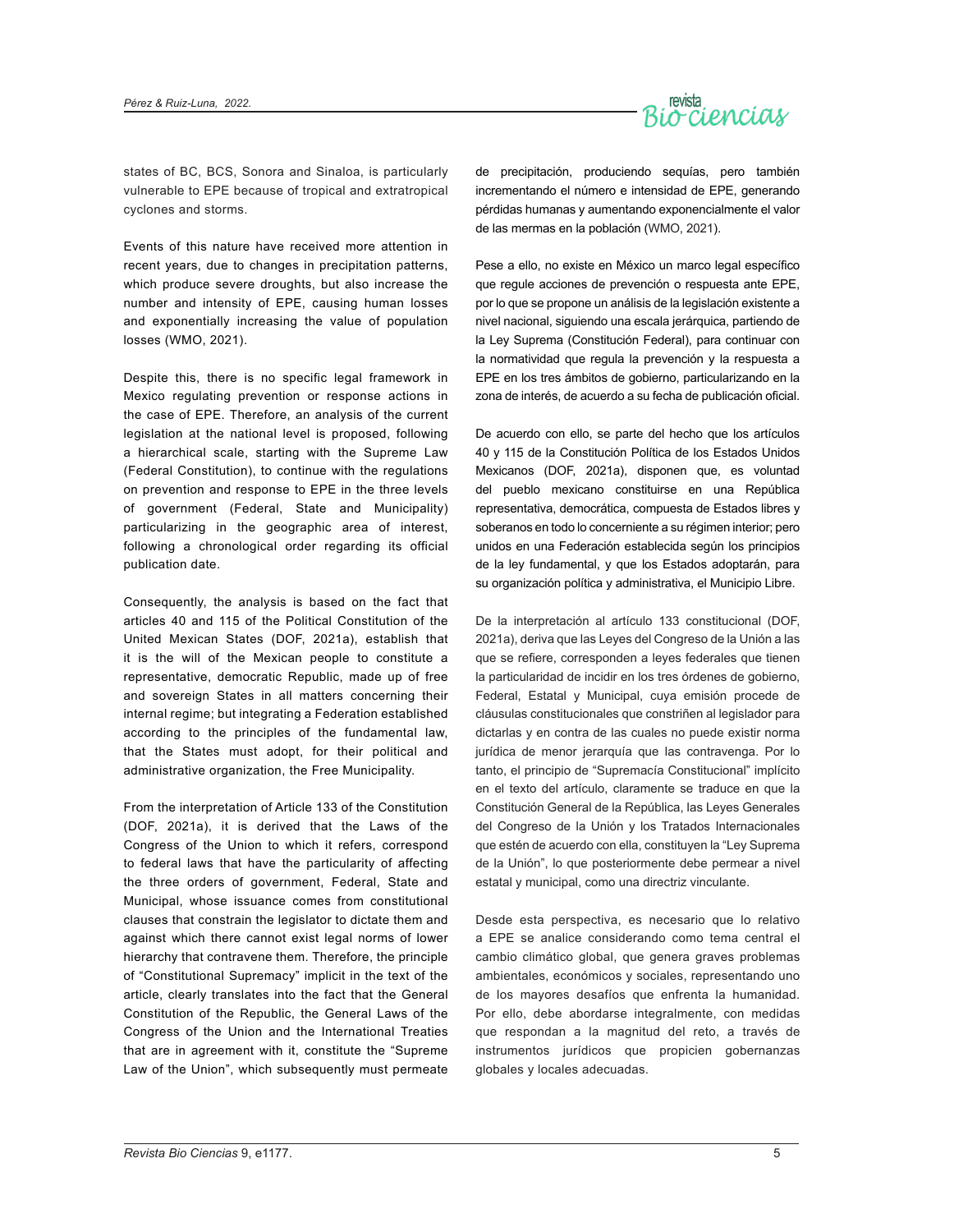# revista<br>O CLENCLOLY

at the state and municipal level, as a binding guideline. From this perspective, the EPE issue must be analyzed considering global climate change as a central theme, which causes serious environmental, economic and social problems, representing one of the greatest challenges facing humanity. Therefore, it must be addressed comprehensively, with measures that respond to the magnitude of the challenge, through legal instruments that promote adequate global and local governance.

In this regard, the Intergovernmental Panel on Climate Change (IPCC) has established, with a high level of certainty, that global warming is unequivocal and is generating extreme changes, exposing coastal communities to climate-related hazards including hurricanes and storms of greater intensity and magnitude (IPCC, 2019).

This change is, in principle, a consequence of the increase of greenhouse gases (GHG) in the atmosphere (mainly CO<sub>2</sub>), which alters temperature and precipitation patterns. Its effect is increasingly palpable, altering not only the average regional climate, but also its extremes, with increases in the average temperatures, favoring the presence of more frequent and intense meteorological phenomena, so it is estimated that by the middle of this century, we will have significantly transformed our way of life (Easterling *et al.,* 2000; WMO, 2021).

Considering the above and due its physical and geographical characteristics, Mexico is a country particularly vulnerable to climate change, having faced adverse situations as a result of the effects generated by the growing number of extreme hydro-meteorological phenomena that have produced human losses and high economic and social costs, being the main cause of disasters and economic losses in the country (DAGR, 2021).

In particular, coastal communities in northwestern Mexico are increasingly suffering the effects of climate change, considering population growth and the rise in the frequency of EPE, especially in southern Sinaloa and BCS (Berlanga-Robles *et al.,* 2021). This is happening without a general regulatory framework that normalizes actions to prevent the negative effects of these meteorological phenomena, nor a legal structure supporting recovery measures and promoting resilience to these changes.

En tal sentido, el Panel Intergubernamental para el Cambio Climático (IPCC por sus siglas en inglés) ha establecido, con alto nivel de certidumbre, que el calentamiento global es inequívoco y que está generando cambios extremos, dejando expuestas a comunidades costeras a peligros derivados del clima incluidos los ciclones y tormentas de mayor intensidad y magnitud (IPCC, 2019). Este cambio es, en principio, consecuencia del aumento de gases de efecto invernadero (GHG por sus siglas en inglés) en la atmósfera (principalmente CO<sub>2</sub>)<sub>,</sub> que altera los patrones de temperatura y precipitación. Su efecto es cada vez más palpable, alterando no solo el clima regional promedio, sino también sus extremos, con temperatura media cada vez más alta, favoreciendo la presencia de fenómenos meteorológicos intensos, con mayor frecuencia e intensidad, por lo que se estima que a mediados de este siglo, habremos transformado significativamente nuestro modo de vida (Easterling *et al.,* 2000; WMO, 2021).

Considerando lo anterior y debido a sus características físicas y geográficas, México es un país particularmente vulnerable al cambio climático, habiendo enfrentado situaciones adversas a consecuencia de los efectos generados por el creciente número de fenómenos hidrometeorológicos extremos que han producido pérdidas humanas y altos costos económicos y sociales, siendo la principal causa de desastres y pérdidas económicas en el país (DAGR, 2021).

En particular, las comunidades costeras del Noroeste de México, resienten cada vez más los efectos del cambio climático, considerando el crecimiento demográfico y el aumento en la frecuencia de EPE, particularmente en el sur de Sinaloa y en BCS (Berlanga-Robles *et al.,* 2021), sin que exista un marco normativo general que regule las acciones tendientes a prevenir los efectos negativos de estos fenómenos meteorológicos, así como tampoco una estructura legal que apoye medidas para la recuperación y promueva la resiliencia ante dichos cambios.

Con las consideraciones anteriores, se procedió a compilar y analizar la documentación pertinente, acudiendo en primer término a la "Ley Suprema", esto es, a los Tratados Internacionales y a las Leyes Generales que intervienen directamente en el tema, para posteriormente analizar si tales directrices a nivel federal, se irradian de manera efectiva a nivel estatal y municipal.

#### **Acuerdo de París**

El Acuerdo de París sobre el Cambio Climático, representa el más reciente e importante plan de actuación a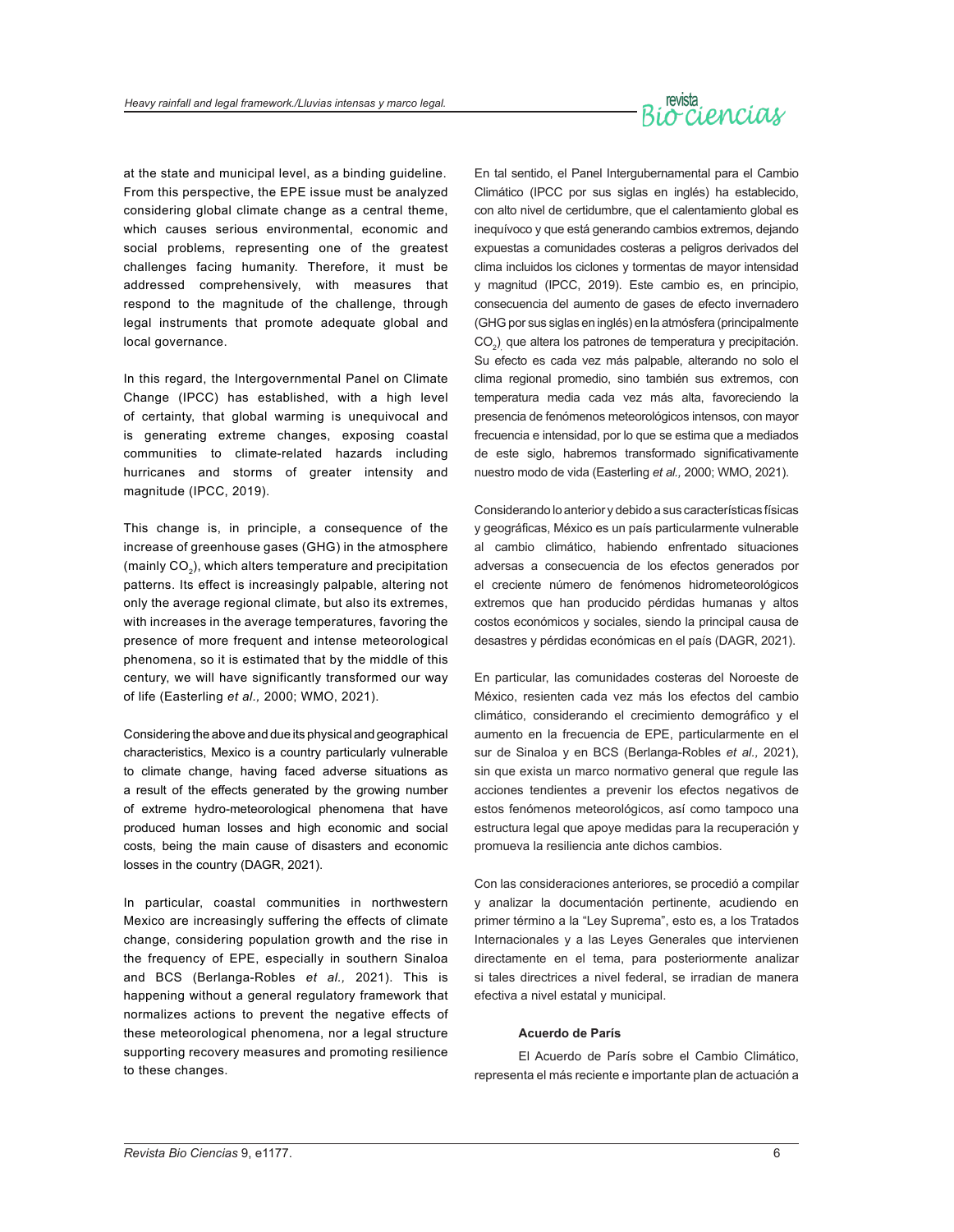

With the above considerations, we proceeded to compile and analyze the relevant documentation, looking first the concerning to the "Supreme Law", which includes the International Treaties and General Laws that directly intervene in the subject, to subsequently analyze whether such federal guidelines are effectively irradiating to the state and municipal levels.

#### **Paris Agreement**

The Paris Agreement on Climate Change represents the most recent and important global action plan to limit global warming, and its distressing consequences for vulnerable populations around the world. It is an international treaty that Mexico signed and is therefore part of its "Supreme Law".

Once concluded the activities in the United Nations Framework Convention on Climate Change (UNFCCC) held in Paris, France (CMNUCC, 2015), the 195 participating countries unanimously approved the adoption of the Paris Agreement, which aims to keep the global average temperature below 2 °C compared to pre-industrial levels, seeking to limit this increase to 1.5 °C. The Agreement also seeks to increase the capacity to adapt to the negative effects of climate change, promoting climate resilience and development based on low GHG emissions. It should be noted that this agreement included Mexico's proposal to create early warning systems against extreme events, as a right of the population to know immediately about their situation of vulnerability and risk in the face of extreme weather events related to climate change.

Also, Agreement aims to "strengthen the global response to the threat of climate change, in the context of sustainable development and poverty eradication efforts". It establishes mechanisms to mitigate GHG emissions and support sustainable development. It also recognizes the importance of avoiding, minimizing and addressing loss and damage from negative impacts, including extreme weather events.

Contracting countries or Parties, submitted national action plans to reduce their emissions and agreed to report to society on the extent to which they are meeting their targets to ensure transparency and monitoring. The European Union and some developed countries agreed to finance the fight against climate change by helping developing countries to reduce their

nivel mundial para limitar el calentamiento del planeta y sus nefastas consecuencias hacia poblaciones vulnerables del mundo. Es un Tratado Internacional que México suscribió y que por lo tanto forma parte de su "Ley Suprema".

Con la conclusión de los trabajos de la Convención Marco de las Naciones Unidas sobre el Cambio Climático celebrada en París, Francia (CMNUCC, 2015), los 195 países participantes aprobaron de forma unánime la adopción del Acuerdo de París, que tiene por objetivo mantener la temperatura promedio mundial por debajo de 2 °C respecto a los niveles preindustriales, buscando limitar dicho incremento a 1.5 °C. También, el Acuerdo busca ampliar la capacidad de adaptación a los efectos negativos del cambio climático, promover la resiliencia al clima y un desarrollo basado en bajas emisiones de GHG. Cabe destacarse que dicho acuerdo incluyó la propuesta de México de crear sistemas de alerta temprana contra eventos extremos, como un derecho de la población a saber de manera inmediata sobre su situación de vulnerabilidad y riesgo ante fenómenos meteorológicos extremos relacionados con el cambio climático.

Otro objetivo del Acuerdo es *"reforzar la respuesta mundial a la amenaza del cambio climático, en el contexto del desarrollo sostenible y de los esfuerzos por erradicar la pobreza"*. Establece mecanismos para mitigar las emisiones de GHG y apoyar el desarrollo sostenible. También, reconoce la importancia de evitar, reducir al mínimo y afrontar las pérdidas y los daños derivados de efectos negativos, incluidos los fenómenos meteorológicos extremos.

Los países contratantes presentaron planes nacionales de actuación para reducir sus emisiones y acordaron informar a la sociedad sobre el grado de cumplimiento de sus objetivos para garantizar su transparencia y supervisión. La Unión Europea y algunos países desarrollados acordaron financiar la lucha contra el cambio climático, ayudando a países en desarrollo, para reducir sus emisiones y para aumentar la resiliencia ante los efectos de fenómenos meteorológicos severos.

En consecuencia, el Gobierno de México se comprometió, a reducir la vulnerabilidad de la población mediante la puesta en marcha de sistemas de alerta temprana, gestión del riesgo y monitoreo hidrometeorológico. También, existe el compromiso de invertir recursos destinados a la atención de desastres ocasionados por eventos meteorológicos extremos; a reducir al menos un 50 % el número de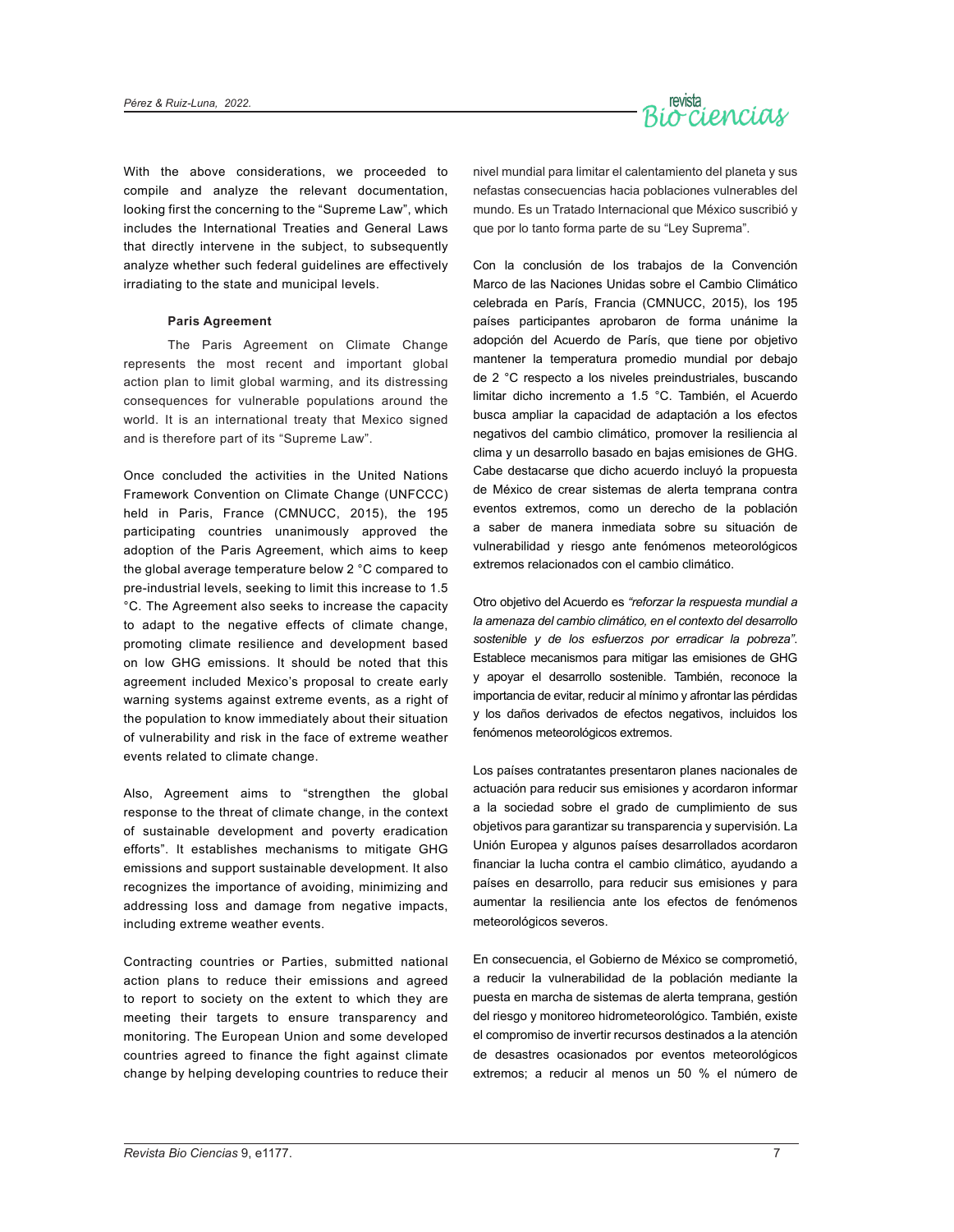

emissions and to increase resilience to the effects of severe weather events.

Consequently, the Government of Mexico committed to reducing the vulnerability of the population through the implementation of early warning systems, risk management plans and hydro-meteorological monitoring. There is also a commitment to invest resources to address disasters caused by extreme weather events; to reduce by at least 50 % the number of municipalities that are in the category of highest vulnerability within the Special Program on Climate Change 2014-2018 (DOF, 2014), as well as to prevent more municipalities from falling into that category, by relocating irregular human settlements that are situated in disaster-prone areas.

#### **General Law on Climate Change**

The General Law on Climate Change (LGCC), was published in the Official Journal of the Federation (DOF) on June 2012, but considering the responsibilities acquired in the Paris Agreement and other treaties, it has numerous reforms, the most recent being published in November 2020 (DOF, 2020a).

Among the objectives of the LGCC that can be associated with EPE in northwest Mexico, are to guarantee the right to a healthy environment and to distribute the faculties (concurrent) of the federation, the federative entities and the municipalities in the elaboration and application of public policies for adaptation to climate change, to regulate actions for mitigation and adaptation; reducing the vulnerability of the population and ecosystems of the country to its adverse effects. Also, promote the transition towards a competitive, sustainable economy, with low carbon emissions and resilient to extreme events associated with climate change.

The Early Warning Systems are established as a set of instruments for measuring and monitoring land, sea, air and space, which, organized in harmony with the National Civil Protection System, can warn the population, in an expeditious manner and through electronic means of telecommunication, about their situation of vulnerability and risk in the face of large-scale hydro-meteorological phenomena related to climate change. It is also proposed to prepare and, if necessary, update, publish and apply the National Risk Atlas, as well as state and municipal risk atlases, giving preferential attention to the most

municipios que se encuentran en la categoría de más alta vulnerabilidad dentro del Programa Especial sobre Cambio Climático - 2014 a 2018 (DOF, 2014), así como evitar que más municipios se ubiquen dentro de dicha categoría, al reubicar los asentamientos humanos irregulares que se encuentren en zonas propensas a desastres.

#### **Ley General de Cambio Climático**

La Ley General de Cambio Climático (LGCC), se publicó en el Diario Oficial de la Federación (DOF) el 6 de junio de 2012, pero dados los compromisos adquiridos en el marco del Acuerdo de París y otros tratados, ha tenido numerosas reformas, siendo las más recientes las publicadas en noviembre de 2020 (DOF, 2020a).

Entre los objetivos de la LGCC, que pueden asociarse con EPE en el noroeste de México, se encuentran garantizar el derecho a un medio ambiente sano; distribuir facultades (concurrentes) de la federación, las entidades federativas y los municipios, en la elaboración y aplicación de políticas públicas para la adaptación al cambio climático; regular las acciones para la mitigación y adaptación; reducir la vulnerabilidad de la población y los ecosistemas del país frente a sus efectos adversos; y promover la transición hacia una economía competitiva, sustentable, de bajas emisiones de carbono y resiliente a los fenómenos extremos asociados al cambio climático.

Se instauran los Sistemas de Alerta Temprana, como un conjunto de instrumentos de medición y monitoreo terrestre, marino, aéreo y espacial, que organizados armónicamente con el Sistema Nacional de Protección Civil, pueden advertir a la población, de manera expedita y a través de medios electrónicos de telecomunicación, sobre su situación de vulnerabilidad y riesgo ante fenómenos hidrometeorológicos de gran magnitud, relacionados con el cambio climático. También se propone elaborar y en su caso actualizar, publicar y aplicar el Atlas nacional de riesgo, así como los atlas de riesgo estatales y municipales, atendiendo de manera preferencial a las poblaciones más vulnerables y de mayor riesgo, como las islas, zonas costeras y deltas de río.

En materia de protección civil, desarrollo urbano y asentamientos humanos, se instituye que la Federación, las Entidades Federativas y los Municipios establecerán programas que consideren los efectos del cambio climático, atendiendo de manera preferencial a las poblaciones más vulnerables y de mayor riesgo a eventos extremos.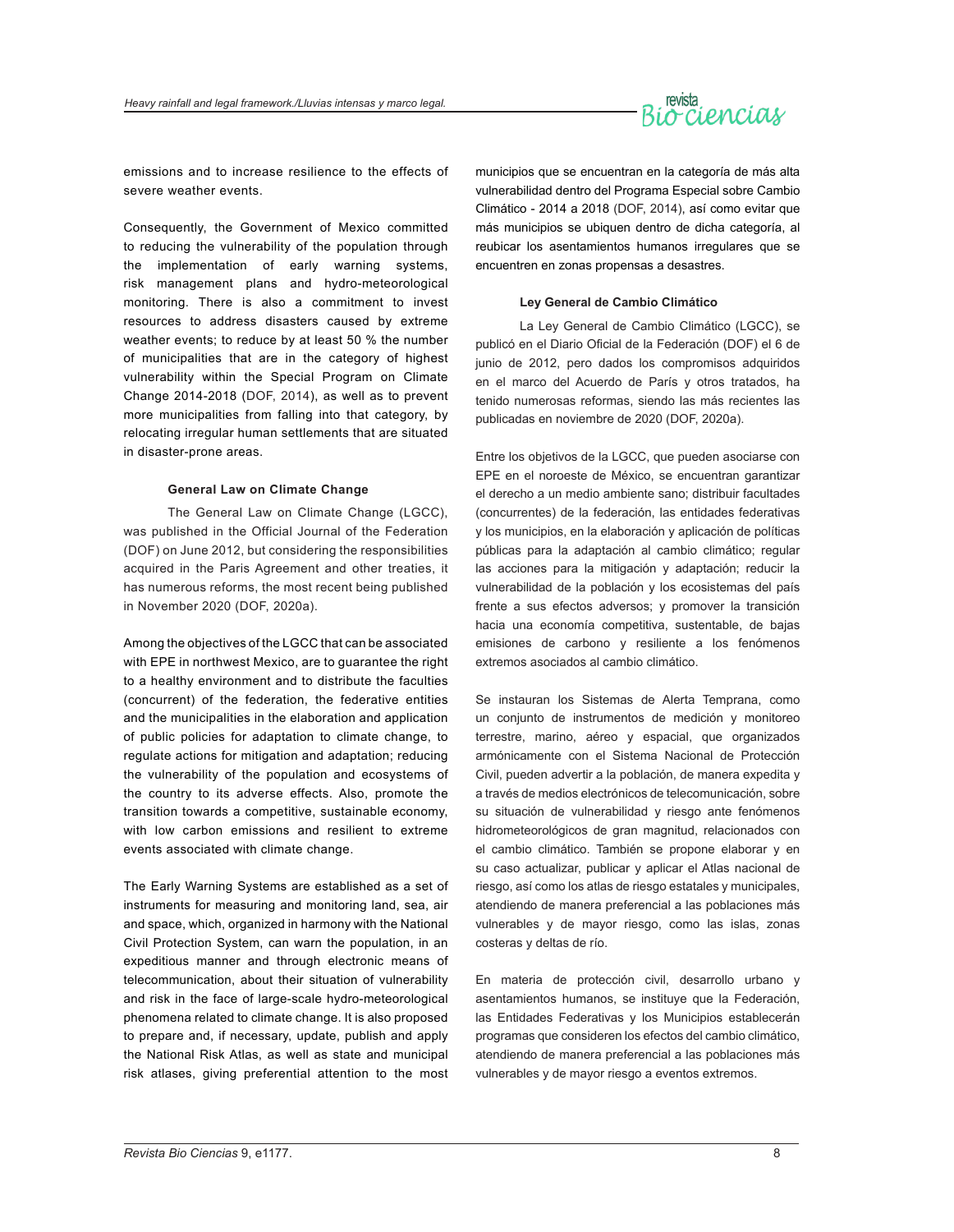

vulnerable and at-risk populations, such as islands, coastal areas and river deltas.

Regarding civil protection, urban development and human settlements, it is instituted that the Federation, the Federal Entities and the Municipalities will create programs that consider the effects of climate change, giving preferential attention to the most vulnerable populations and those most at risk of extreme events.

This law also determines the need to create environmental protection and contingency plans, with specialized human resources in highly vulnerable areas, protected natural areas and biological corridors in the face of extreme meteorological events, as well as mechanisms for immediate and expeditious attention in areas impacted by the effects of climate change, as part of civil protection plans and actions.

As part of the LGCC, the National Fund for Climate Change was created (DOF, 2012), with the purpose of receiving and distribute financial resources (public and private, national and international) to support the implementation of adaptation and mitigation actions contained in the strategy, the national program and the programs of the federal entities and municipalities. In addition, an institutional model is defined for the three levels of government and society, to coordinate efforts in terms of adaptation, mitigation and disaster management, through a National Climate Change System (SINACC), integrated by an inter-ministerial commission, chaired by the National Institute of Ecology and Climate Change (INECC).

#### **General Law of Civil Protection**

The General Civil Protection Law (LGPC), also published in the DOF on June 6, 2012, last amended in November 2020 (DOF, 2020b), will be valid until its replacement by the General Law on Comprehensive Disaster Risk Management and Civil Protection, not yet published.

With the above consideration, it is established that the LGPC is of public order and social interest and its purpose is to establish the basis to coordinate and distribute powers in matters of civil protection. It also expresses that the organization and provision of civil protection policy is the responsibility of the Mexican Nation, which shall carry them out under the terms of this Law and its regulations, through the federation,

Asimismo, se establece la necesidad de crear planes de protección y contingencia ambiental, con recursos humanos especializados en zonas de alta vulnerabilidad, áreas naturales protegidas y corredores biológicos ante eventos meteorológicos extremos, así como mecanismos de atención inmediata y expedita en zonas impactadas por los efectos del cambio climático, como parte de los planes y acciones de protección civil.

Como parte de la misma LGCC, se propuso la creación del Fondo Nacional para el Cambio Climático (DOF, 2012), con el propósito de captar y canalizar recursos financieros (públicos y privados, nacionales e internacionales) para apoyar la instrumentación de las acciones de adaptación y mitigación contenidas en la estrategia, el programa nacional y los programas de las entidades federativas y municipios. Adicionalmente, se establece un modelo institucional para que los tres órdenes de gobierno y la sociedad coordinen esfuerzos en materia de adaptación, mitigación y gestión de desastres, a través de un Sistema Nacional de Cambio Climático (SINACC), integrado por una comisión intersecretarial, dependiente del Instituto de Ecología y Cambio Climático (INECC).

#### **Ley General de Protección Civil**

La Ley General de Protección Civil (LGPC), también publicada en el DOF el 6 de junio de 2012, con su última reforma en noviembre de 2020 (DOF, 2020b), seguirá vigente en tanto no se publique oficialmente la Ley General de Gestión Integral del Riesgo de Desastres y Protección Civil, que la sustituirá.

Con la consideración anterior, se instituye que la LGPC es de orden público e interés social y tiene por objeto establecer las bases de coordinación y distribución de facultades en materia de protección civil. También se señala que la organización y la prestación de la política pública de protección civil, corresponden a la Nación Mexicana, que deberá realizarlas en los términos de esta Ley y de su reglamento, por conducto de la federación, los estados y los municipios, en sus respectivos ámbitos de competencia. Se hace hincapié en los fenómenos hidrometeorológicos, definidos en la LGPC como, agente perturbador que se genera por la acción de los agentes atmosféricos, tales como: ciclones tropicales, lluvias extremas, inundaciones pluviales, fluviales, costeras y lacustres; tormentas de nieve, granizo, polvo y electricidad; heladas; sequías; ondas cálidas, gélidas y tornados.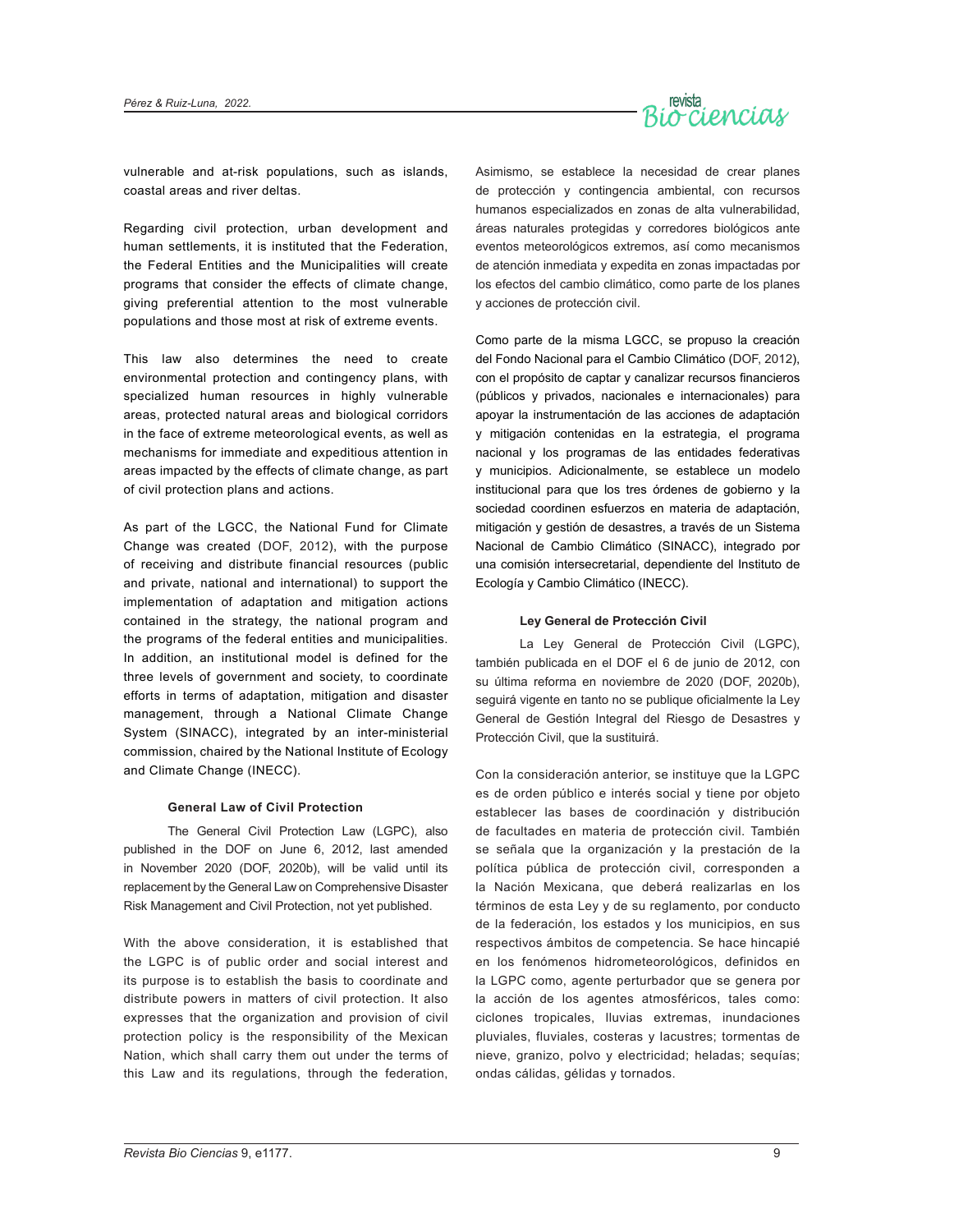

the states and the municipalities, in their respective areas of competence. Emphasis is placed on hydrometeorological phenomena, defined in the LGPC as disturbing agents produced by the action of atmospheric agents, such as: tropical cyclones; extreme rainfall; rain, river, coastal and lake floods; snow, hail, dust and electricity storms; frost; droughts; warm and cold waves; and tornadoes.

Therefore, the inclusion of the LGPC is a relevant part of our present, since its implementation is relevant in reducing vulnerability at the federal, state and municipal levels. From reading the explanatory statements contained in the LGPC initiative, it can be inferred that global warming was a key consideration in its conception. Consequently, it includes climate change, whose effects translate into disturbances in the balance and productivity of ecosystems, becoming risks or disasters for vast population sectors in conditions of poverty and vulnerability, as some of those located in northwestern Mexico.

In that sense, considering Mexico and particularly the northwestern region, a significant increase of EPE is predicted due to alterations in the so-called North American Monsoon (Peterson *et al.,* 2008; Hoell *et al.,*  2016; Montijo *et al.,* 2020), with more evident changes during September to October, with a possible reduction in the number of events, being these more intense (Kunkel *et al.,* 2008; Arriaga-Ramírez & Cavazos, 2010).

Consequently, in terms of civil protection, risk atlases are necessary at the national, state and municipal levels, and they must be maintained as permanently updated instruments, easily accessible to the population, due to the dynamic nature of the risk itself. Their elaboration must follow the guidelines of the National Center for Disaster Prevention (CENAPRED), which constitute the reference framework for the development of policies and programs in all stages of Comprehensive Risk Management.

Also, the LGPC establishes that in emergency situations, assistance to the population must be a priority function of civil protection, so that the coordinating bodies must act jointly and in an orderly way, and the Ministry of National Defense (SEDENA) and SEMAR will be informed so that they can implement their respective Plans of Assistance to the civil population in case of disasters.

Por lo anterior, la inclusión de la LGPC es parte relevante del presente análisis, ya que de su implementación depende el reducir la vulnerabilidad a nivel Federal, Estatal y Municipal. De la lectura de exposición de motivos contenidos en la iniciativa de la LGPC, se advierte que su gestación tuvo como una de sus consideraciones torales el calentamiento global y consecuentemente, el cambio climático, cuyos efectos se traducen en perturbaciones en el equilibrio y productividad de los ecosistemas, llegando a tornarse en riesgos o desastres para vastos sectores poblacionales en condiciones de pobreza y vulnerabilidad, como algunos de los ubicados en el noroeste de México.

En ese sentido y en lo que corresponde a México y más específicamente al noroeste del país, se pronostica un incremento significativo de EPE debido a alteraciones en el llamado Monzón de Norteamérica (Peterson *et al*., 2008; Hoell *et al.,* 2016; Montijo *et al.,* 2020), con cambios más evidentes durante septiembre a octubre, con posible reducción en el número de eventos, pero siendo estos más intensos (Kunkel *et al.,* 2008; Arriaga-Ramírez & Cavazos, 2010).

En consecuencia, en términos de protección civil, se señalan como necesarios los atlas de riesgos a nivel nacional, estatal y municipal, mismos que por la naturaleza dinámica del propio riesgo, deberán mantenerse como instrumentos de actualización permanente, de fácil acceso a la población, buscando que su elaboración siga las directrices del Centro Nacional de Prevención de Desastres (CENAPRED), que constituyen el marco de referencia para la elaboración de políticas y programas en todas las etapas de la Gestión Integral del Riesgo.

También, la LGPC establece que en situación de emergencia, el auxilio a la población debe constituirse en función prioritaria de la protección civil, por lo que las instancias de coordinación deben actuar en forma conjunta y ordenada y se hará del conocimiento de la Secretaría de la Defensa Nacional (SEDENA) y de la SEMAR para que implementen sus respectivos el Planes de Auxilio a la Población Civil en caso de desastres.

Con la finalidad de iniciar las actividades de auxilio en caso de emergencia, se plantea que la primera autoridad que tome conocimiento de ésta, deberá proceder a la inmediata prestación de ayuda e informar a las instancias especializadas de protección civil. La primera instancia de actuación especializada, corresponde a la autoridad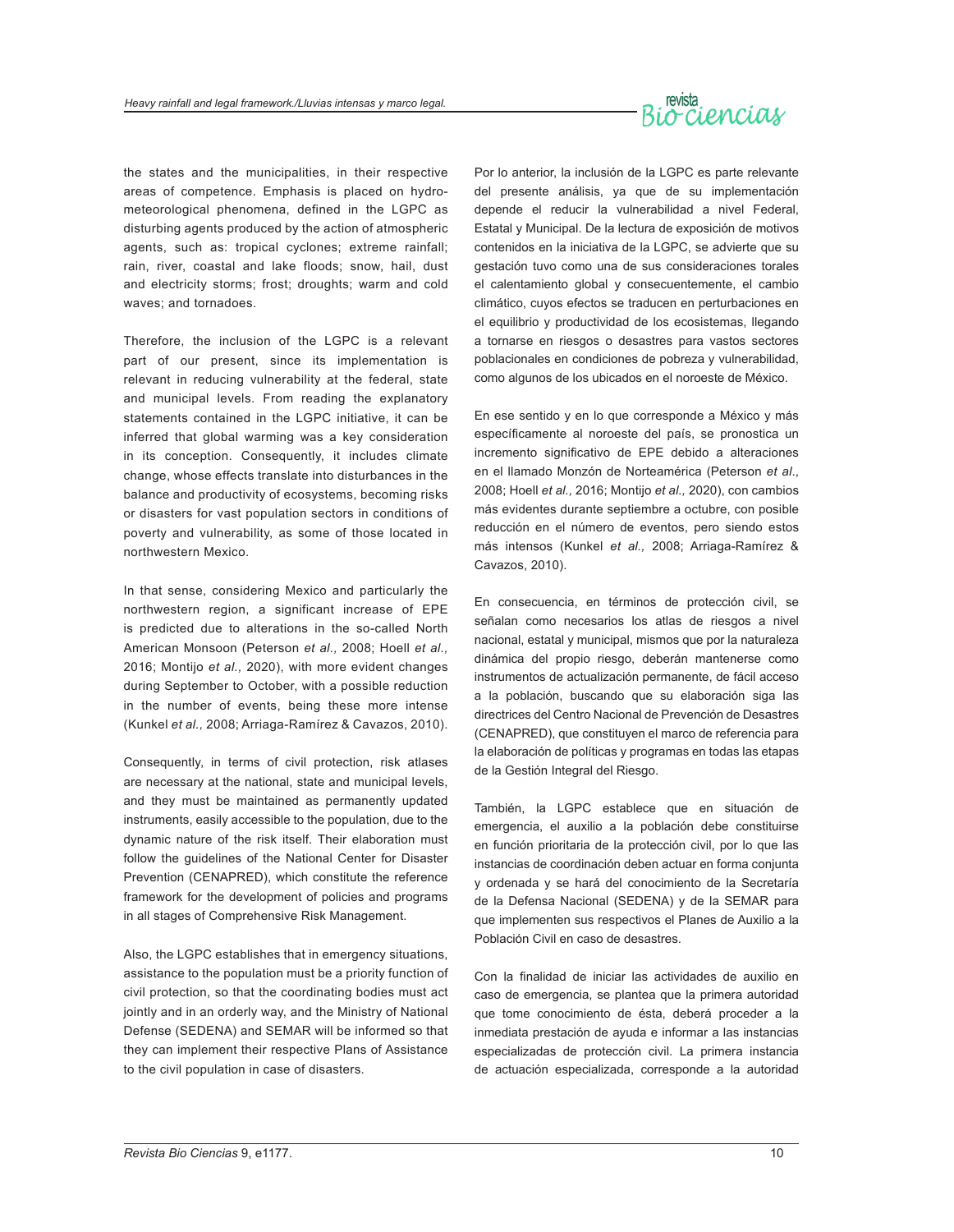

In order to provide relief in case of emergency, it has been proposed that the first authority that has knowledge of the emergency provide immediate assistance, informing the specialized civil protection authorities. The first instance of specialized action falls on the municipal authority or the corresponding territorial demarcation, which must be aware of the emergency. In addition, the municipal civil protection unit will be in charge of monitoring and implementing security measures.

Eventually, the emergency or disaster could exceed the response capacity of the municipality, so the next instance in the hierarchy and even higher federal instances (if necessary), must act following the programs established for this purpose, in the terms of the applicable legal provisions. In risk management actions, priority must be given to vulnerable social groups, with limited financial resources.

#### **General Law on Human Settlements, Land-Use Planning and Urban Development (LGAHOTDU)**

The LGAHOTDU was published in the DOF (28/11/2016), but it was recently reformed (DOF, 2021b).

This law defines Comprehensive Risk Management as the set of actions aimed at the identification, analysis, evaluation, control and reduction of risks, considering their multi-factorial origin and in a permanent construction process. This involves the three levels of government, as well as different sectors of society, facilitating the implementation of public policies, strategies and procedures that combat the structural causes of disasters and strengthen the resilience or resistance capacities of society. It includes the identification of risks and, where appropriate, the process of risk formation, forecasting, prevention, mitigation, preparedness, relief, recovery and reconstruction.

It also defines resilience as the capacity of a system, community or society, potentially exposed to a disaster, to resist, assimilate, adapt and recover from its effects in the short term and efficiently, through the preservation and restoration of its basic and functional structures, to achieve better future protection and to improve risk reduction measures.

This law expressly and punctually provides legal elements for emergencies, prevention, mitigation, and

municipal o de la demarcación territorial correspondiente, que conozca de la situación de emergencia. Además, corresponderá a la unidad municipal de protección civil el ejercicio de las atribuciones de vigilancia y aplicación de medidas de seguridad.

En caso de que la emergencia o desastre supere la capacidad de respuesta del municipio, acudirá a la instancia estatal correspondiente e inclusive a instancias federales si llegara a resultar necesario, mismas que actuarán de acuerdo con los programas establecidos al efecto, en los términos de las disposiciones jurídicas aplicables. En las acciones de gestión de riesgos se debe dar prioridad a los grupos sociales vulnerables y de escasos recursos económicos.

#### **Ley General de Asentamientos Humanos, Ordenamiento Territorial y Desarrollo Urbano**

La vigente Ley General de Asentamientos Humanos, Ordenamiento Territorial y Desarrollo Urbano (LGAHOTDU), fue publicada en el DOF (28/11/2016), existiendo una versión recientemente reformada (DOF, 2021b).

Define la Gestión Integral de Riesgos, como el conjunto de acciones encaminadas a la identificación, análisis, evaluación, control y reducción de riesgos, considerándolos por su origen multifactorial y en un proceso permanente de construcción que involucra a los tres órdenes de gobierno, así como a diversos sectores de la sociedad, lo que facilita la implementación de políticas públicas, estrategias y procedimientos que combatan las causas estructurales de los desastres y fortalezcan las capacidades de resiliencia o resistencia de la sociedad. Incluye la identificación de los riesgos y, en su caso, su proceso de formación, previsión, prevención, mitigación, preparación, auxilio, recuperación y reconstrucción.

Incluye el concepto de resiliencia, definido como la capacidad de un sistema, comunidad o sociedad potencialmente expuestos a un desastre, para resistir, asimilar, adaptarse y recuperarse de sus efectos en un corto plazo y de manera eficiente, a través de la preservación y restauración de sus estructuras básicas y funcionales, para lograr una mejor protección futura y mejorar las medidas de reducción de riesgos.

Esta ley prevé de manera expresa y puntual, la atención de situaciones de emergencia, prevención, mitigación y resiliencia ante los riesgos y los efectos del cambio climático y fenómenos naturales. Contempla estrategias y proyectos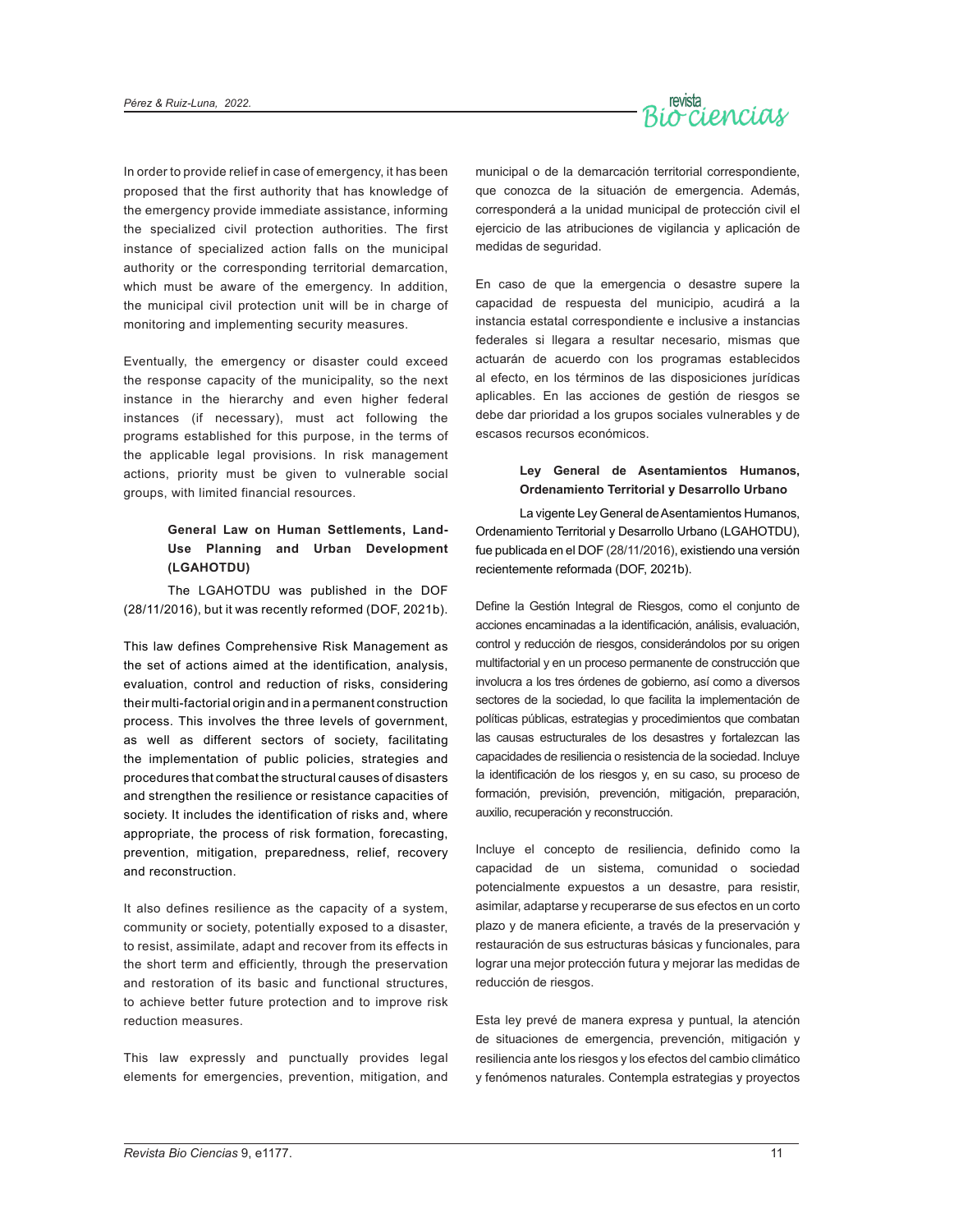# revista<br>Or Ciencias

resilience in the face of risks and the effects of climate change and natural phenomena. It considers strategies and projects for the integral development of metropolitan areas or conurbations, which articulate the different ordinances, plans or programs of social, economic, urban, tourist, environmental and climate change development influencing its territory. Also involves the application of technologies to preserve and restore ecological balance, protect the environment, promote actions for adaptation and mitigation of climate change, reduce costs and improve the quality of urbanization.

Likewise, it establishes the concurrence of the federation, the federative entities and municipalities, for the planning, management and regulation of human settlements in the national territory, since everyone, without distinction, has the right to live and enjoy cities and human settlements in sustainable, healthy, productive, equitable, fair, inclusive and, essentially, safe conditions. Therefore, the LGAHOTDU, links the need to consider the effects of climate change and risk prevention in urban development policies, land use planning and human settlements.

Urban development plans or programs must consider the official Mexican standards issued on that concern, as well as risk atlases, for the definition of land use, destinations and reserves. Authorizations for construction, building and, in general, infrastructure works granted by the Mexican government must be preceded by a risk analysis and, if necessary, mitigation measures for their reduction must be defined. Thus, the activities carried out by the Mexican State in its three levels of government, to organize the territory and human settlements, must be carried out in accordance with the LGAHOTDU, as the Supreme Law of the Nation.

### **General Law on Integrated Disaster Risk Management and Civil Protection (LGGIRDPC)**

Although it has not been published yet in the DOF, the LGGIRDPC was approved in December 2020 and is currently in the process of approval by local congresses, which also implies the adaptation of the corresponding legal frameworks for their harmonization with the new law (Cámara de Diputados, 2020). Once published, it will replace the General Law on Civil Protection (LGPC).

para el desarrollo integral de las zonas metropolitanas o conurbaciones, que articulen los distintos ordenamientos, planes o programas de desarrollo social, económico, urbano, turístico, ambiental y de cambio climático que impactan en su territorio; aplicación de tecnologías que preserven y restauren el equilibrio ecológico, protejan al ambiente, impulsen las acciones de adaptación y mitigación al cambio climático, reduzcan los costos y mejoren la calidad de la urbanización.

De igual manera establece la concurrencia de la federación, las entidades federativas y los municipios, para la planeación, ordenación y regulación de los asentamientos humanos en el territorio nacional; pues todas las personas, sin distinción, tienen derecho a vivir y disfrutar ciudades y asentamientos humanos en condiciones sustentables, saludables, productivas, equitativas, justas, incluyentes y sobre todo, seguras.

Por ello, la LGAHOTDU, vincula la necesidad de considerar los efectos del cambio climático y prevención de riesgos, en las políticas de desarrollo urbano, ordenamiento territorial y asentamientos humanos. Los planes o programas de Desarrollo Urbano deben considerar las normas oficiales mexicanas emitidas en la materia, así como los atlas de riesgos, para la definición de los usos del suelo, destinos y reservas. Las autorizaciones de construcción, edificación y en general en la realización de obras de infraestructura que otorgue el gobierno, deben estar precedidas de un análisis de riesgo y en su caso definir las medidas de mitigación para su reducción.

Así, las actividades que realice el estado mexicano en sus tres niveles de gobierno, para ordenar el territorio y los asentamientos humanos, deben realizarse conforme a la LGAHOTDU, que es Ley Suprema de la Nación.

#### **Ley General de Gestión Integral del Riesgo de Desastres y Protección Civil**

Aunque aún no se ha publicado en el DOF, la Ley General de Gestión Integral del Riesgo de Desastres y Protección Civil (LGGIRDPC) fue aprobada en diciembre de 2020 y actualmente se encuentra en proceso de aprobación por parte de los congresos locales, lo que también implica la adecuación de los correspondientes marcos legales para su armonización con la nueva ley. Una vez publicada, sustituirá a la Ley General de Protección Civil (Cámara de Diputados, 2020).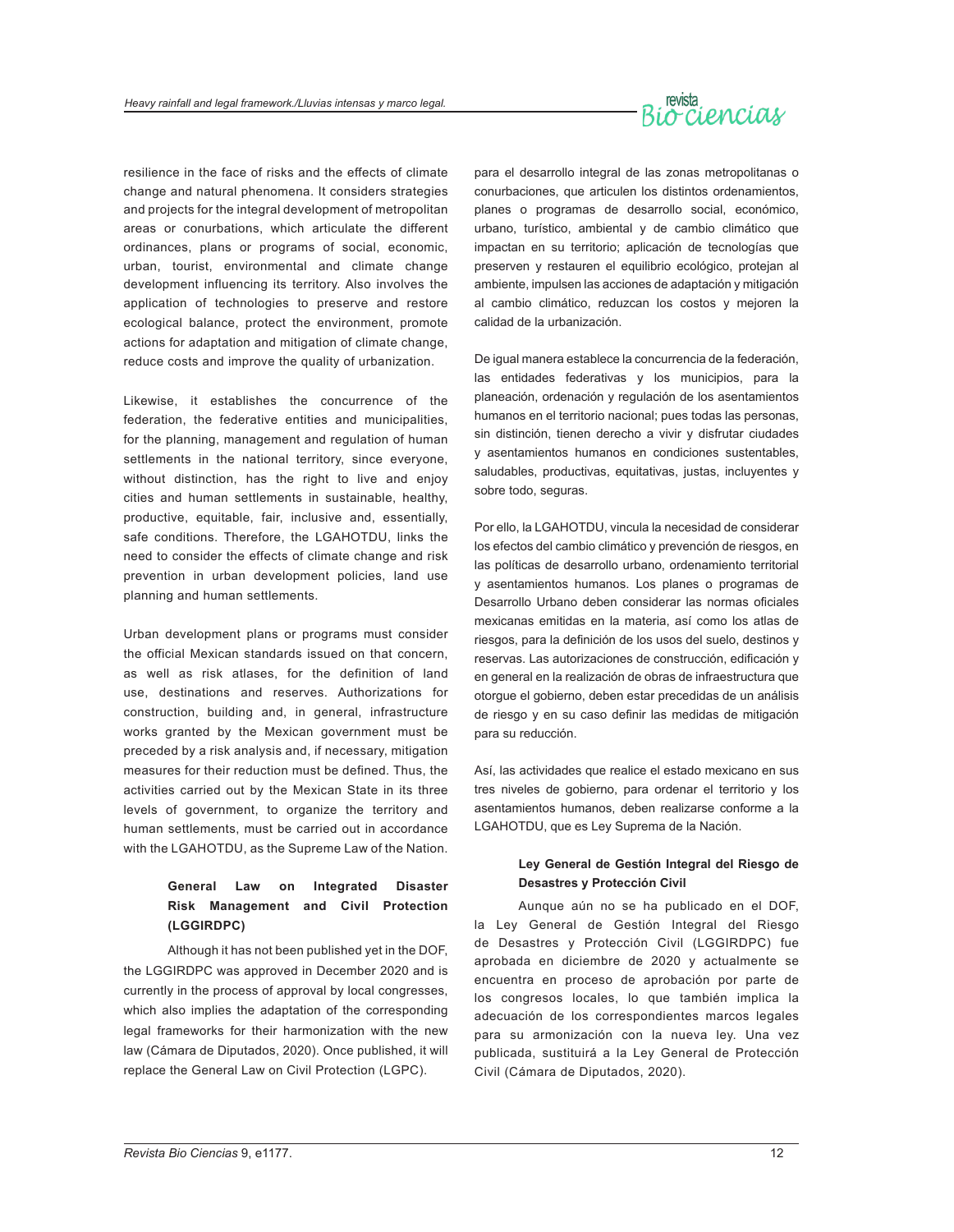

According to information derived from official communications from the Chamber of Deputies (LXIV Legislature), this new law seeks to position Mexico as a preventive country in terms of disasters caused by natural phenomena, following international standards.

Once the current administration considered inoperative and canceled the Emergency Assistance Fund (FONDEN) and the Natural Disaster Prevention Fund (FOPREDEN), the new law seeks to guarantee resources for immediate and timely attention of the population in emergency and/or disaster situations, establishing new rules for the application of the resources assigned to these funds.

At the same time, it seeks to promote a culture of prevention against the impact of natural phenomena, to prevent and reduce risks, and attend to emergencies and disasters of natural origin, granting greater autonomy to state entities, for which there will be efficient financing mechanisms developed to assist in these tasks.

#### **National Risk Atlas**

CENAPRED is the national institution dependent on the Ministry of the Interior, in charge of preventing and attending to all-natural disasters in the country and guaranteeing the integrity of people, with the help of other institutions and with the support of a budget allocated for this purpose, although the budget to attend disasters has historically been much larger than that allocated to prevention (Montijo & Ruiz-Luna, 2018).

Knowing, studying and analyzing how, when and where storms, hurricanes and many other natural phenomena will occur allows us to design strategies to adapt the emergency protocols that are carried out before, during and after any catastrophic natural event. Based on this, Risk Atlases, as defined in the LGCC, in the LGPC and even the LGAHOTDU, are dynamic reports whose risk assessments in vulnerable human settlements, regions or geographic areas consider current and future climate scenarios. In addition, they are an information system on disturbing agents and expected damages, resulting from a spatial and temporal analysis of the interaction between hazards, vulnerability and the degree of exposure of the affected agents.

De acuerdo con información derivada de los comunicados oficiales de la Cámara de Diputados (LXIV Legislatura), esta nueva Ley, busca posicionar a México como un país preventivo en materia de desastres por efecto de fenómenos naturales, siguiendo estándares internacionales.

Una vez que la actual administración consideró inoperantes y canceló el Fondo para la Atención de Emergencias (FONDEN) y el Fondo para la Prevención de Desastres Naturales (FOPREDEN), la nueva ley busca garantizar los recursos para la atención inmediata y oportuna de la población en situación de emergencia y/o desastre, estableciendo nuevas reglas para la aplicación de los recursos que tenían asignados dichos fondos.

Al mismo tiempo, se busca fomentar una cultura de prevención ante el impacto de fenómenos naturales, prevenir y reducir riesgos, atender emergencias y desastres de origen natural, dando mayor autonomía a las entidades estatales, para lo cual se desarrollarán mecanismos eficientes de financiamiento que coadyuven a estas tareas.

#### **Atlas Nacional de Riesgos**

El CENAPRED es la institución nacional dependiente de la Secretaría de Gobernación, encargada de prevenir y atender todos los desastres naturales del país y garantizar la integridad de las personas, con ayuda de otras instituciones y contando con el apoyo de un presupuesto asignado para tal efecto, aunque el presupuesto para atender desastres ha sido históricamente mucho mayor que el destinado a la prevención (Montijo & Ruiz-Luna, 2018).

Conocer, estudiar y analizar el cómo, cuándo y dónde sucederán tormentas, huracanes y muchos fenómenos naturales más, permite diseñar estrategias para adecuar los protocolos de emergencia que se realizan antes, durante y después de cualquier evento natural catastrófico. Con base en eso, los Atlas de riesgos, conforme se definen en la LGCC, en la LGPC e incluso en la LGAHOTDU, son informes dinámicos cuyas evaluaciones de riesgo en asentamientos humanos, regiones o zonas geográficas vulnerables, consideran los actuales y futuros escenarios climáticos; son un sistema de información sobre los agentes perturbadores y daños esperados, resultado de un análisis espacial y temporal sobre la interacción entre los peligros, la vulnerabilidad y el grado de exposición de los agentes afectables.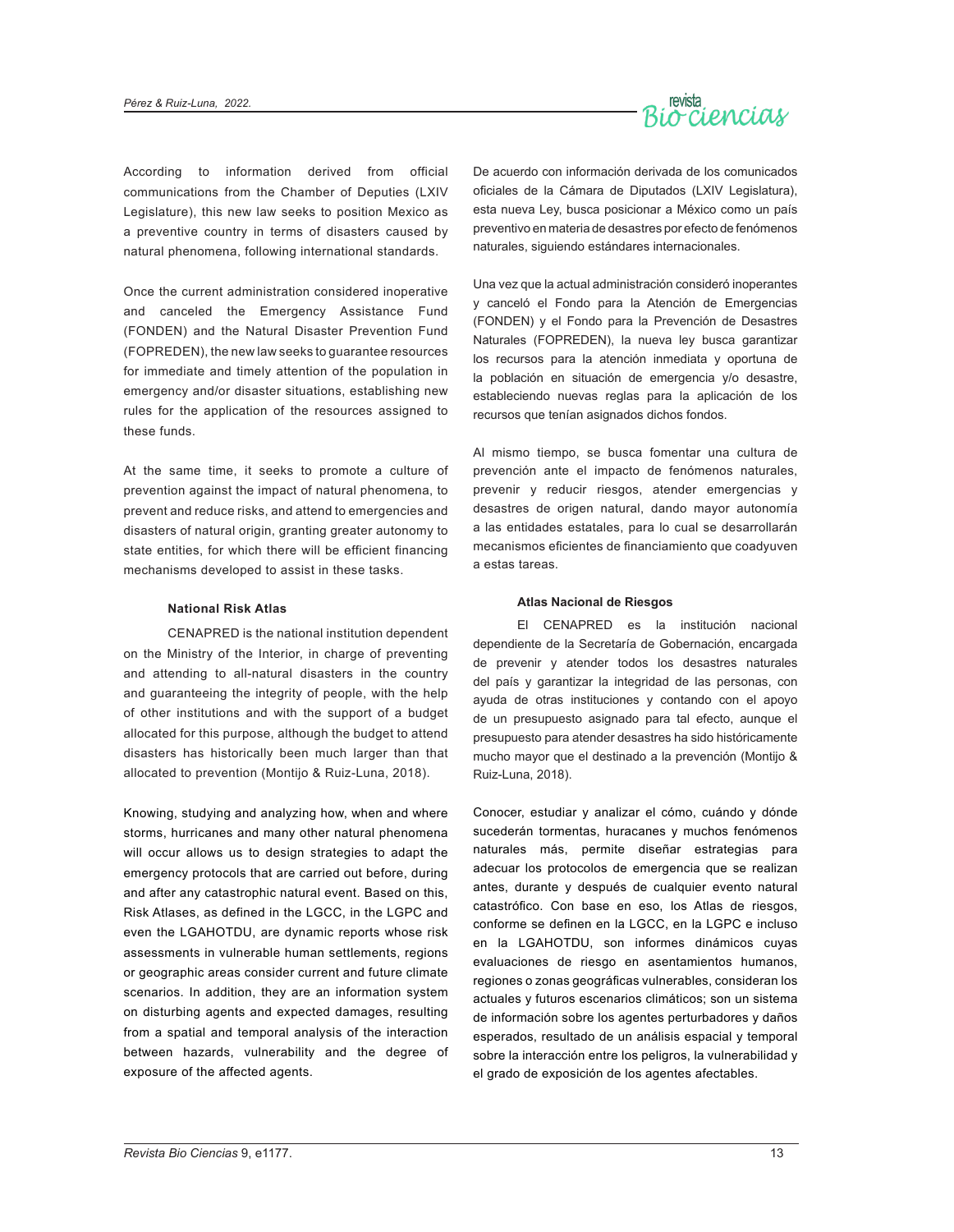# revista<br>Or Cienciaux

These systems integrate information required for prevention and guidance on geological, hydrometeorological, geochemical and other phenomena to which a community and its environment are exposed, as well as being a tool for the prevention of danger and risk in a municipality or state, and to guide decision-making in urban development plans and land use management.

In accordance with the Agreement on the minimum content guide for the preparation of the National Risk Atlas, published in the Official Journal of the Federation (DOF, 2016a), CENAPRED disseminates on its official website, the National Risk Atlas, from information generated in CENAPRED itself, the National Seismological Service, the Earth Observation Laboratory (LANOT) and the National Oceanic and Atmospheric Administration (NOAA), through monitoring and warnings of natural phenomena that can produce disasters. On this basis, the State Risk Atlases [\(http://www.atlasnacionalderiesgos.gob.mx/archivo/cob](http://www.atlasnacionalderiesgos.gob.mx/archivo/cob-atlas-estatales.html)[atlas-estatales.html\)](http://www.atlasnacionalderiesgos.gob.mx/archivo/cob-atlas-estatales.html) are also published, as well as the Municipal Atlases [\(http://www.atlasnacionalderiesgos.](http://www.atlasnacionalderiesgos.gob.mx/archivo/cob-atlas-municipales.html) [gob.mx/archivo/cob-atlas-municipales.html\)](http://www.atlasnacionalderiesgos.gob.mx/archivo/cob-atlas-municipales.html).

Once the compilation and analysis of the legal framework related to EPE at the federal level has been completed (Figure 1), it is necessary to analyze how it affects at the state and municipal level in the coasts of northwest Mexico: Baja California, Baja California Sur, Sonora and Sinaloa.

#### **Baja California**

The Law on Prevention, Mitigation and Adaptation to Climate Change for the State of Baja California was published in the Official Journal (POE) on June 1, 2012 and later corrected (POE, 2018). It establishes the bases for institutional coordination among the agencies of the State Government, the Municipalities and the Federal Government in matters of vulnerability, risk, prevention, adaptation and mitigation to climate change. It is a priority to prepare and permanently update the state and municipal risk atlases on climate change, as well as other studies and diagnosis that are considered necessary for compliance with the provisions of the Law itself.

On the other hand, the Law of Civil Protection and Comprehensive Risk Management of the State of Baja Dichos sistemas integran información requerida para la prevención y orientación sobre fenómenos geológicos, hidrometeorológicos, geoquímicos, entre otros, a los que está expuesta una comunidad y su entorno, además de ser una herramienta de prevención del peligro y riesgo existente en un municipio o estado, así como orientar la toma de decisiones en los planes de desarrollo urbano y gestión del uso del suelo.

De conformidad con el *Acuerdo por el que se emite la guía de contenido mínimo para la elaboraci*ón del Atlas Nacional de Riesgo, publicado en el Diario Oficial de la Federación (DOF, 2016a), el CENAPRED divulga en su página oficial de internet, el Atlas Nacional de Riesgos , a partir de información generada en el propio CENAPRED, el Servicio Sismológico Nacional, el Laboratorio de Observación de la Tierra (LANOT) y la Administración Nacional Oceánica y Atmosférica (NOAA), mediante el monitoreo y avisos de fenómenos naturales que pueden generar desastres. Con esa base, también se publican los Atlas Estatales de Riesgos ([http://www.atlasnacionalderiesgos.gob.mx/](http://www.atlasnacionalderiesgos.gob.mx/archivo/cob-atlas-estatales.html) [archivo/cob-atlas-estatales.html](http://www.atlasnacionalderiesgos.gob.mx/archivo/cob-atlas-estatales.html)), así como los Atlas Municipales ([http://www.atlasnacionalderiesgos.gob.mx/](http://www.atlasnacionalderiesgos.gob.mx/archivo/cob-atlas-municipales.html) [archivo/cob-atlas-municipales.html](http://www.atlasnacionalderiesgos.gob.mx/archivo/cob-atlas-municipales.html)).

Una vez realizada la compilación y análisis del marco legal relativo a EPE, a nivel Federal, resumidos en la Figura 1, es conducente analizar cómo se incide a nivel estatal y municipal en las costas del Noroeste de México: Baja California, Baja California Sur, Sonora y Sinaloa.

#### **Baja California**

La Ley de Prevención, Mitigación y Adaptación del Cambio Climático para el Estado de Baja California, fue publicada en el Periódico Oficial del Estado (POE), con fecha 1 de junio de 2012 y posteriormente reformada (POE, 2018). Establece las bases de coordinación institucional entre las dependencias del Gobierno del Estado, los Municipios y el Gobierno Federal en materia de vulnerabilidad, riesgo, prevención, adaptación y mitigación ante el cambio climático. Constituye como prioritario, elaborar y actualizar de manera permanente los Atlas de Riesgos estatal y municipales en materia de cambio climático, así como los demás estudios y diagnósticos que se consideren necesarios para el cumplimiento de las disposiciones de la propia Ley.

Por su parte, la Ley de Protección Civil y Gestión Integral de Riesgos del Estado de Baja California (POE, 2017),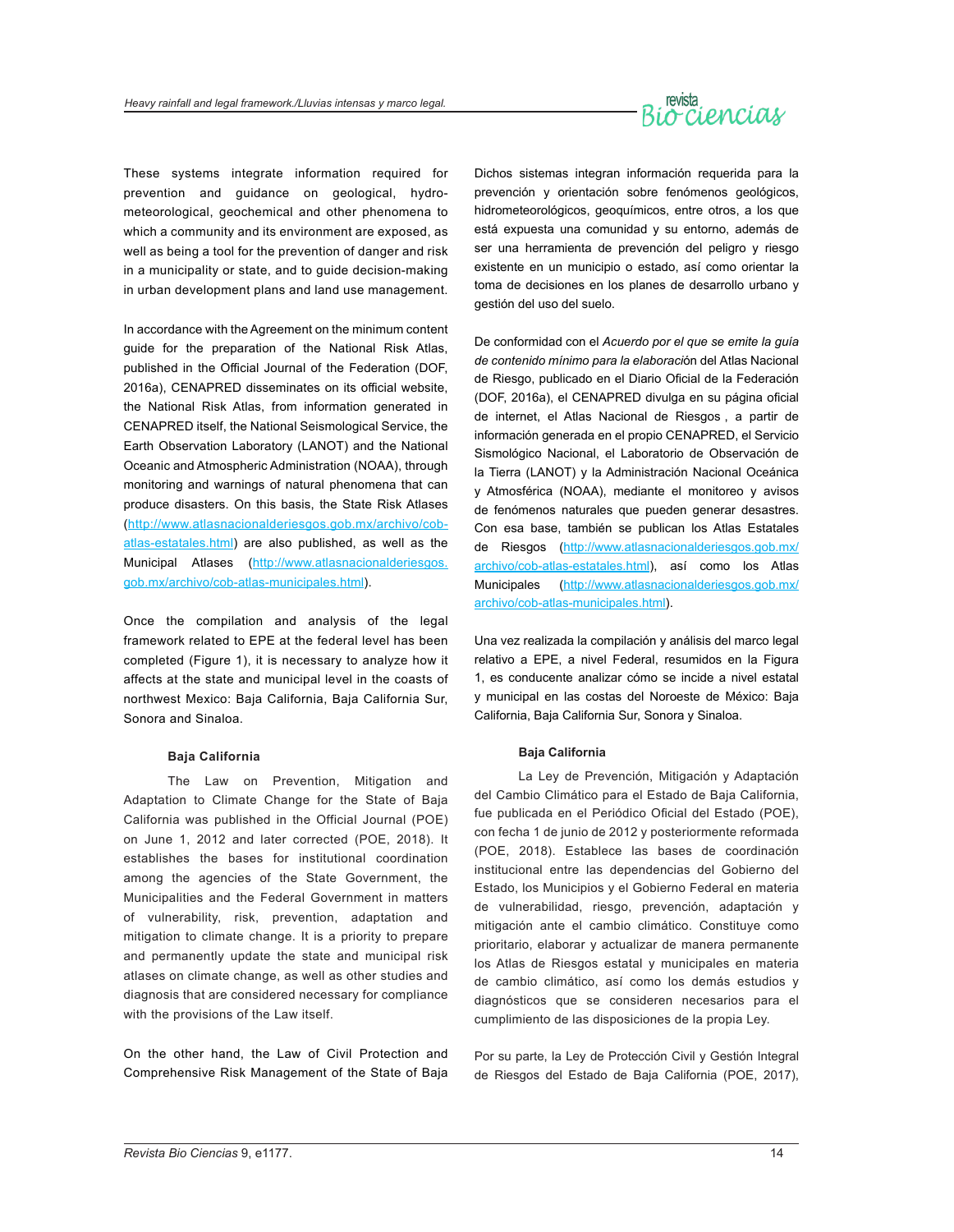



**Figure 1. Legal elements that constitute the Supreme Law of the Union in Mexico, related to the presence and effects of extreme precipitation events.**



California (POE, 2017), is clearly aligned with the LGPC, and so expresses it explicitly. This law provides the basis for the integration, coordination and operation of the State and Municipal Civil Protection Systems. Also for the prevention, mitigation, relief and protection of people, their properties and the environment, as well as the restoration and operation of essential public services and strategic systems in cases of emergency and disaster, caused by geological and hydro-meteorological factors, among others; basically through the State Civil Protection System, as an integral part of the National System, which is articulated with the Municipal System.

es claramente acorde a la LGPC, incluso, así lo dispone de manera expresa. Establece las bases de integración, coordinación y funcionamiento de los Sistemas Estatal y Municipales de Protección Civil; la prevención, mitigación, auxilio y salvaguarda de las personas, sus bienes y entorno, así como el restablecimiento y funcionamiento de los servicios públicos indispensables y sistemas estratégicos en casos de emergencia y desastre, provocados por factores geológicos e hidrometeorológicos, entre otros, básicamente a través del Sistema Estatal de Protección Civil, como parte integrante del Sistema Nacional y que se articula con el Sistema Municipal.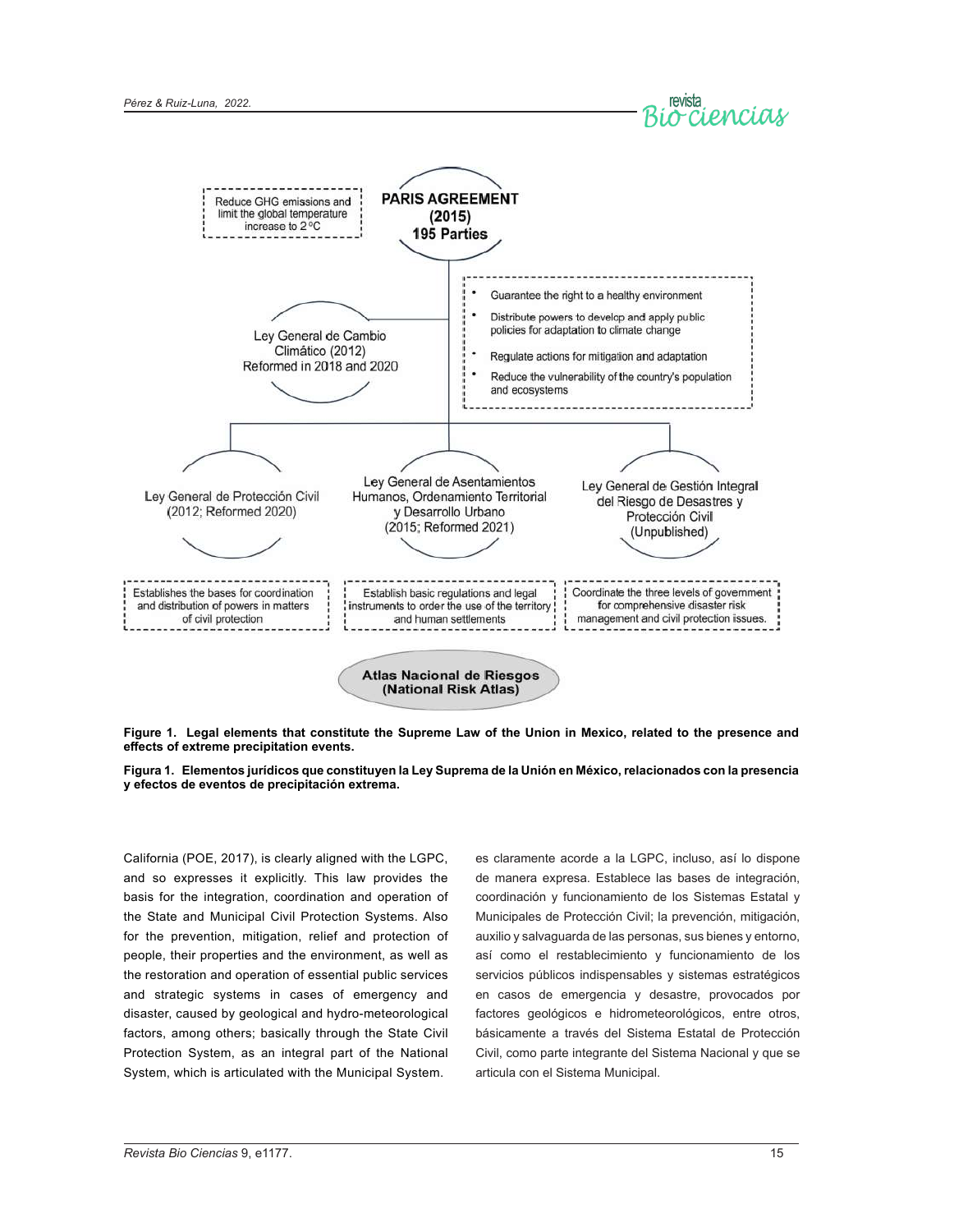

Furthermore, the Urban Development Law of the State of Baja California was published in the Official Journal (06/24/1994), but has had reforms and modifications, the last one on 2021 (POE, 2021). Its provisions are consistent and specifically address the provisions of the General Law of Human Settlements, Territorial Ordering and Urban Development of November 28, 2016 (DOF, 2016b).

Unlike other states, Baja California has few municipalities: Tijuana, Mexicali, Tecate (the only noncoastal municipality), Playas de Rosarito and Ensenada, which is the largest and has coastline on both sides of the peninsula. All of these municipalities have published their risk atlases. In addition, the state has a very complete State Civil Protection System, which includes meteorological reports, risk atlases, contingency plans for risks from hydro-meteorological phenomena and other real-time alerts [\(http://www.proteccioncivilbc.gob.](http://www.proteccioncivilbc.gob.mx/Programas/MonitoreoRiesgos.html) [mx/Programas/MonitoreoRiesgos.html\)](http://www.proteccioncivilbc.gob.mx/Programas/MonitoreoRiesgos.html).

#### **Baja California Sur**

Similarly, Baja California Sur (BCS) is made up of five municipalities: Comondú, Loreto, Mulegé, Los Cabos and La Paz. The last two have a population above 500,000 inhabitants each, which represents about 75 % of the state total, being very vulnerable to the effects of extreme weather events, as has been observed in recent years. Despite this, BCS has not enacted its Climate Change Law.

Instead, the state has other legal instruments such as the Law of Ecological Equilibrium and Environmental Protection of the State of Baja California Sur (11/30/1991), with its latest reform published on 2018, which defines climate change, but does not recommend guidelines for dealing with its effects according to the LGCC (Congreso del Estado de BCS, 2018). It also establishes the concurrence of the state and the municipalities to define the principles of environmental policy and the need to regulate the instruments for its application; to carry out the actions that are necessary to preserve and restore the ecological balance, as well as to protect and improve the environment in relation to the assets and areas subject to state jurisdiction. However, it is not a law applicable to cases of extreme precipitation in the state or its municipalities, all of them

Adicionalmente, la Ley de Desarrollo Urbano del Estado de Baja California, se publicó en el Periódico Oficial (24/06/1994), pero ha tenido reformas y modificaciones, la última en 2021 (POE, 2021). Sus disposiciones son congruentes y atienden específicamente a las disposiciones de la Ley General de Asentamientos Humanos, Ordenamiento Territorial y Desarrollo Urbano, del 28 de noviembre de 2016 (DOF, 2016b).

A diferencia de otros estados, Baja California se integra por un reducido número de Municipios: Tijuana, Mexicali, Tecate (único municipio no costero), Playas de Rosarito y Ensenada, que es el de mayor extensión y con litoral en ambas costas de la península. Todos estos municipios tienen atlas de riesgos publicados. Además, el estado cuenta con un Sistema Estatal de Protección Civil muy completo, que incluye reportes meteorológicos, atlas de riesgos, plan de contingencias por riesgos ante fenómenos hidrometeorológicos y otras alertas en tiempo real [\(http://www.proteccioncivilbc.gob.mx/](http://www.proteccioncivilbc.gob.mx/Programas/MonitoreoRiesgos.html) [Programas/MonitoreoRiesgos.html\)](http://www.proteccioncivilbc.gob.mx/Programas/MonitoreoRiesgos.html).

#### **Baja California Sur**

De manera similar, Baja California Sur se integra con cinco municipios, siendo estos Comondú, Loreto, Mulegé, Los Cabos y La Paz. Estos dos últimos concentran una población mayor de 500,000 habitantes, lo que representa cerca del 75 % del total estatal, siendo muy vulnerables a los efectos de eventos meteorológicos extremos, como se ha podido observar en años recientes. A pesar de ello, BCS no ha promulgado su Ley de Cambio Climático.

En su lugar, el estado cuenta con otros instrumentos jurídicos como la ley de Equilibrio Ecológico y Protección del Ambiente del Estado de Baja California Sur (Congreso del Estado de BCS, 2018), con su última reforma publicada el 12 de diciembre de 2018, que define el cambio climático, pero no establece lineamientos ante sus efectos conforme a la LGCC. Asimismo, establece la concurrencia del estado y municipios para definir los principios de la política ecológica y la necesidad de reglamentar los instrumentos para su aplicación; llevar a cabo las acciones que sean necesarias para preservar y restaurar el equilibrio ecológico, así como para proteger y mejorar el ambiente en relación con los bienes y zonas sujetos a competencia estatal, pero no es una ley aplicable a casos de precipitación extrema en la entidad o sus municipios, todos ellos costeros, que por lo tanto son particularmente vulnerables a ese tipo de contingencias ambientales.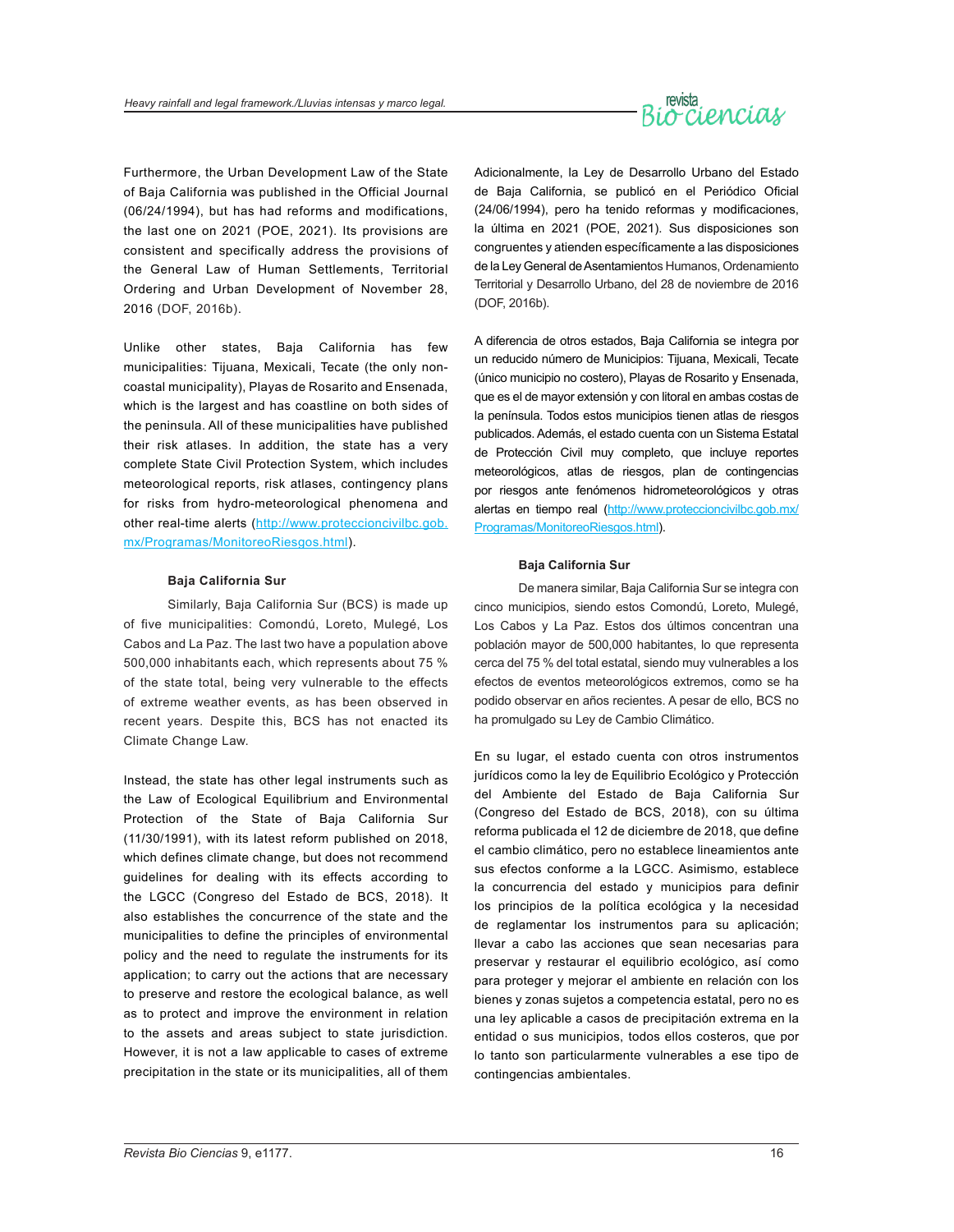

coastal, so they are particularly vulnerable to this type of environmental contingencies.

The Urban Development Law for the State of Baja California Sur was published in the Official Journal of the State on July 22, 1994, although its last reform was on September 10, 2018 (BOGE, 2018). It indicates that the attributions in matters of territorial planning and urban development of population centers will be exercised concurrently by the State Executive and the municipal authorities, within the scope of jurisdiction and competence determined by the General Law of Human Settlements, but it does not refer to climate change, nor to the risks that extreme rainfall could cause.

On the other hand, the Law of Civil Protection and Risk Management of the State and Municipalities of Baja California Sur, was published in September 2015, and later reformed in 2017 (BOGE, 2017). It aims to establish the basis for coordination and collaboration with the Federation, with other Federal entities and with the municipalities of the state, as well as agencies and institutions of the public, private, social and academic sectors, to protect and preserve the fundamental possessions such as human life, health, family, heritage, the productive plant and the environment, in matters of civil protection.

It defines the State Civil Protection System as the organic and articulated set of structures, methods, norms, instances, principles, instruments, policies, procedures, services and actions, whose objective is to safeguard the life, physical integrity and health of the population, its goods and its environment, as well as the infrastructure, the productive plant and the environment, before the occurrence of any disturbing agent, as well as in the reduction of disaster risks.

Likewise, it provides that through the State Civil Protection Council, the creation of programs, studies, research, new methods, systems, equipment and devices will be promoted to prevent and control the adverse effects of the occurrence of a disturbing agent.

The municipalities of Baja California Sur, except Loreto, have Risk Atlases, but they are obsolete. Even in May 2020, the State Legislature urged the State Coordination of Civil Protection and the City Councils

La Ley de Desarrollo Urbano para el Estado de Baja California Sur, fue publicada en el Boletín Oficial del Gobierno del Estado el 22 de julio de 1994, aunque su última reforma se publicó el 10 de septiembre de 2018 (BOGE, 2018). Señala que las atribuciones en materia de ordenamiento territorial y de desarrollo urbano de los centros de población, serán ejercidas de manera concurrente por el Ejecutivo del Estado y las autoridades municipales, en el ámbito de la jurisdicción y competencia que les determina la Ley General de Asentamientos Humanos, pero no hace referencia al cambio climático, ni a los riesgos que pudiera originar una precipitación extrema.

Por otra parte, la Ley de Protección Civil y Gestión de Riesgos para el Estado y Municipios de Baja California Sur, publicada en septiembre de 2015 y reformada en 2017 (BOGE, 2017) tiene por objeto establecer las bases de coordinación y colaboración con la Federación, con otras Entidades Federativas y con los municipios del estado, así como organismos e instituciones del sector público, privado, social y educativo para proteger y preservar los bienes fundamentales como son: la vida humana, la salud, la familia, su patrimonio, el entorno la planta productiva y el medio ambiente, en materia de protección civil.

En ella se define el Sistema Estatal de Protección Civil, como el conjunto orgánico y articulado de estructuras, métodos, normas, instancias, principios, instrumentos, políticas, procedimientos, servicios y acciones, que tienen como objetivo salvaguardar la vida, integridad física y salud de la población, sus bienes y su entorno, así como la infraestructura, la planta productiva y el medio ambiente, ante la ocurrencia de algún agente perturbador, así como en la reducción de riesgo de desastres.

De igual forma, dispone que a través del Consejo Estatal de Protección Civil se fomentará la creación de programas, estudios, investigaciones, nuevos métodos, sistemas, equipos y dispositivos, que permitan prevenir y controlar los efectos adversos por la ocurrencia de un agente perturbador. Los Municipios de Baja California Sur, con excepción de Loreto, cuentan con Atlas de Riesgos, pero son obsoletos. Incluso en mayo de 2020, la Legislatura del Estado exhortó a la Coordinación Estatal de Protección Civil y a los H. Ayuntamientos de Loreto, Comondú, Mulegé, Los Cabos y La Paz, para que desarrollen y en su caso actualicen sus Atlas Municipales de Riesgos, a efecto de brindar una efectiva protección civil a la población (Congreso del Estado de BCS, 2020).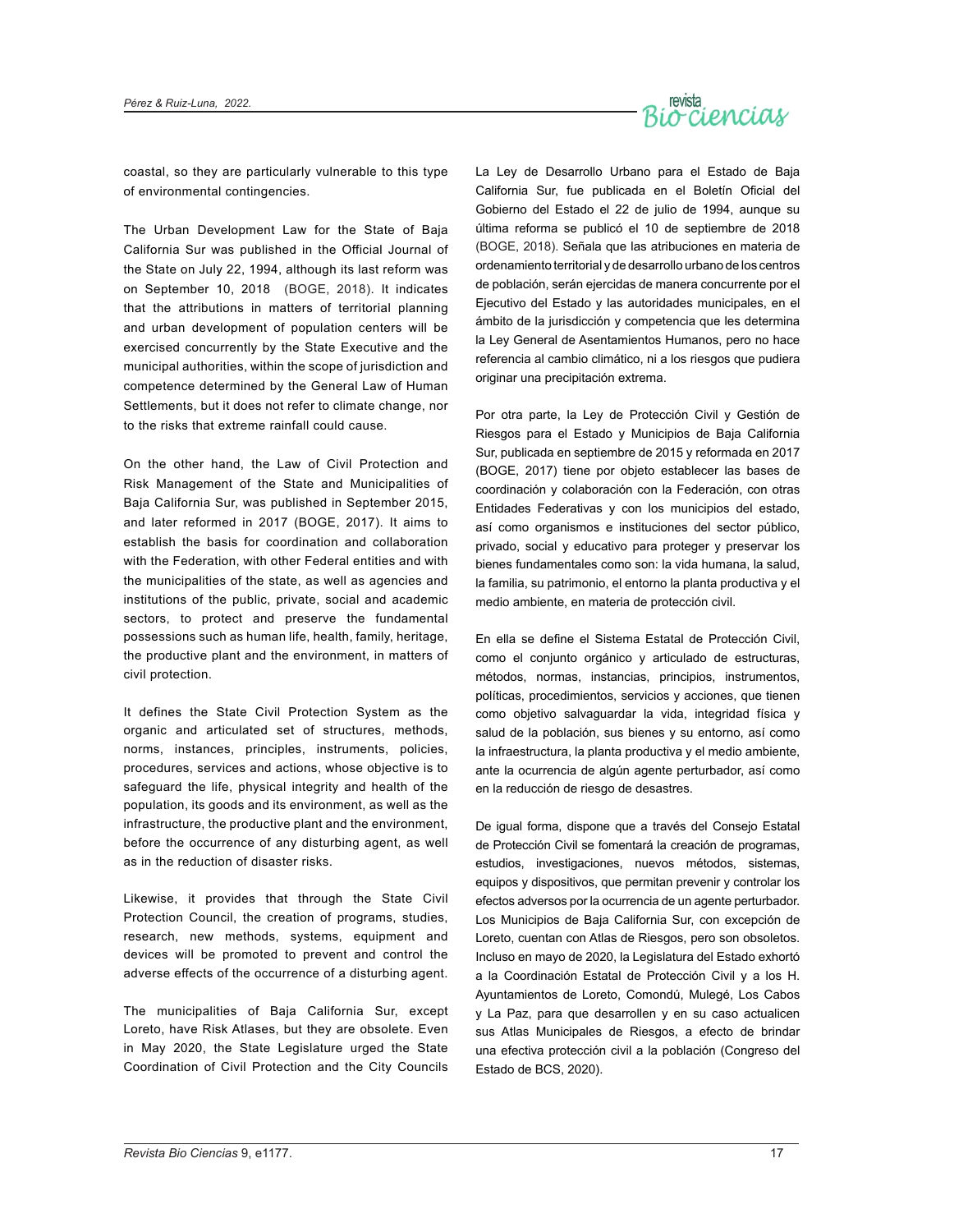

of Loreto, Comondú, Mulegé, Los Cabos and La Paz, to develop and update their Municipal Risk Atlas, to provide effective civil protection for the population (Congreso del Estado de BCS, 2020).

#### **Sonora**

Since the celebration of the United Nations General Conference in 2015 and the recognition of climate change as one of the main challenges of humanity, the State of Sonora considered a necessity the creation of a specific law on climate change, because although the Law of Ecological Equilibrium and Environmental Protection of the State, reformed on 2018 (BOE, 2018a), contains a chapter focused on the prevention and control of air pollution, those provisions have not assumed the framework of competences, objectives, policies and instruments that the LGCC indicates.

Considering the cross-cutting nature of the issue, rather than reforming environmental provisions to adapt them to the issue of climate change and its effects, a specific law was created to address all those provisions that, in the terms of the General Law itself, are linked to the actions of the federal entities, states and municipalities, and are different from those established by the LGEEPA. Thus, on November 27, 2017, the Climate Change Law of the State of Sonora was published (BOE, 2017).

Consequently, on June 11, 2018, the Civil Protection Law for the State of Sonora was also published (BOE, 2018b), envisaging among the various homologations with respect to the LGPC, the organization and creation of operational, logistic and technical capacities. In addition, involved the professionalization of public institutions of the State and its municipalities, to constitute civil protection capacities to deal with natural events, which may generate threat, emergency, incident, disaster and risk, in addition to identifying and implementing actions among the public, social and private sectors to prevent the risk of disasters, to reduce the vulnerability of the population and its assets. Besides this, concepts such as risk atlas, climate change, comprehensive risk management, mitigation, resilience, risk, simulation, vulnerability and disaster zone, among others, are integrated. In this sense, it considers the elaboration, development and updating of the State Risk Atlas, as well as the Municipal Atlases.

Following the regulation of the Special Civil Protection Programs, it is also provided that these must be

#### **Sonora**

A partir de la celebración de las Asamblea General de la ONU en 2015 y el reconocimiento del cambio climático como uno de los principales retos de la humanidad, el Estado de Sonora consideró necesaria la creación de una ley específica en materia de cambio climático, pues si bien la Ley del Equilibrio Ecológico y Protección al Ambiente del Estado de Sonora, publicada en 2008 y reformada 2018 (BOE, 2018a), contiene un capítulo enfocado en la prevención y control de la contaminación de la atmósfera, esas disposiciones no han asumido el marco de competencias, objetivos, políticas e instrumentos que señala la LGCC.

Considerando la naturaleza transversal del tema, más que reformar las disposiciones ambientales para adecuarlas a la materia de cambio climático y sus efectos, se creó una ley específica para abordar todas esas disposiciones que, en los términos de la propia Ley General, están vinculadas con la actuación de las entidades federativas, los estados y los municipios, diferentes de las establecidas por la LGEEPA. De esta manera, el 27 de noviembre de 2017, se publicó la Ley de Cambio Climático del Estado (BOE, 2017).

En consecuencia, el 11 de junio de 2018, se publicó la Ley de Protección Civil para el Estado de Sonora (BOE, 2018b), contemplando entre las diversas homologaciones respecto a la LGPC, la organización y establecimiento de capacidad operativa, logística y técnica. También incluye la profesionalización de las instituciones públicas del Estado y sus municipios, que conformen las áreas de protección civil para hacer frente a los eventos naturales, que puedan generar amenaza, emergencia, siniestro, desastre y riesgo, además de identificar y ejecutar acciones entre los sectores público, social y privado para prevenir el riesgo de desastres, a fin de reducir la vulnerabilidad de la población y sus bienes.

Adicionalmente, se incorporan conceptos tales como, atlas de riesgo, cambio climático, gestión integral de riesgos, mitigación, resiliencia, riesgo, simulacro, vulnerabilidad y zona de desastre, entre otros. En ese sentido, contempla la elaboración, desarrollo y actualización del Atlas Estatal de Riesgos, así como de los Atlas Municipales.

Siguiendo la regulación de los Programas Especiales de Protección Civil, también se dispone que estos se deban elaborar respecto a la temporada de lluvias y huracanes, entre otros, por parte de la Coordinación Estatal y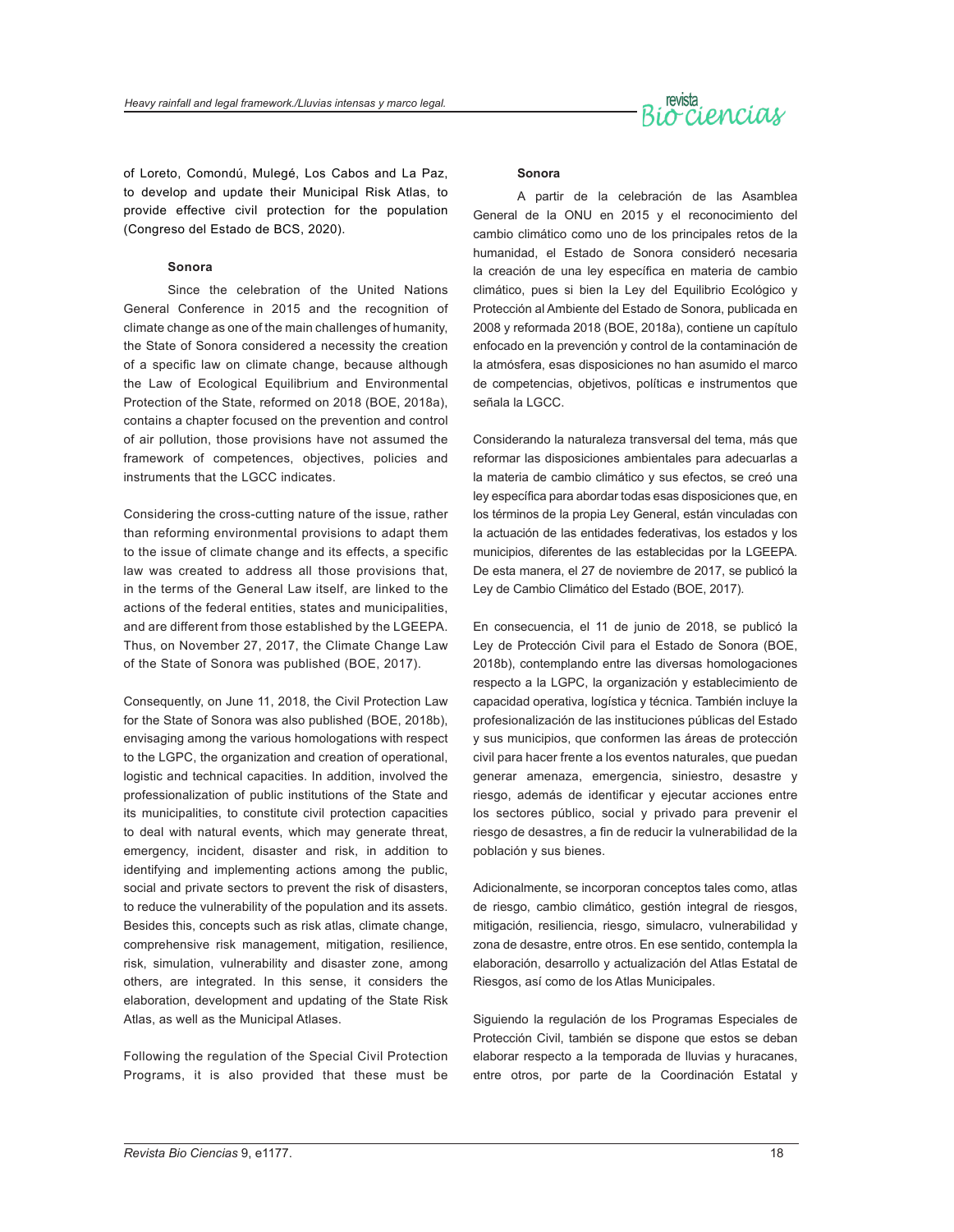

prepared for the rainy and hurricane season, among others, by the State and Municipal Civil Protection Coordination. Consequently, the municipalities of the State must issue the corresponding regulatory dispositions and install the Municipal Civil Protection Councils. Thus, the State Civil Protection Program 2019-2021 was published in the state official bulletin (BOE, 2019).

On the other hand, the Law of Land Management and Urban Development of the State of Sonora, was published on September 28, 2006, recently amended and published with the Civil Protection Law (BOE, 2018c).

The state of Sonora is made up of 72 municipalities, but .only 13 have littoral, and of them only Caborca, Empalme, Guaymas, Hermosillo, Huatabampo, Pitiquito, and Puerto Peñasco have Risk Atlases. The remaining six (San Luis Río Colorado, San Ignacio Río Muerto, Bácum, Cajeme, Benito Juárez, Etchojoa) lack this instrument, at least while the present study was carried out.

#### **Sinaloa**

Although enacted in 2013, the most recent amendment to the Environmental Law for Sustainable Development of the State of Sinaloa was published in the official bulletin, being the main element to meet the objectives related to preservation, restoration of ecological balance, environmental protection and sustainable development, but without directly addressing the effects of climate change, including those from EPE in the entity (Congreso del Estado de Sinaloa, 2020a).

This gap was filled with the enactment of the State Law on Climate Change (Congreso del Estado de Sinaloa, 2020b), which aims to "establish clauses to achieve adaptation to climate change and mitigate greenhouse gas emissions". Likewise, as part of its specific objectives, it contemplates, among others, the regulation of actions for the mitigation and adaptation to climate change, and the reduction of the vulnerability of the state's population and ecosystems to the adverse effects of climate change to create and strengthen the capacities to respond to the phenomenon.

As the LGCC, this law incorporates terms such as adaptation, climate change, risk, environmental services and vulnerability and within its attributions, is the

Coordinaciones Municipales de Protección Civil. Los ayuntamientos del Estado, como consecuencia, deben emitir las disposiciones reglamentarias correspondientes e instalar los Consejos Municipales de Protección Civil. Así, el Programa Estatal de Protección Civil 2019-2021, se publicó en el órgano estatal de difusión (BOE, 2019).

Por otra parte, la Ley de Ordenamiento Territorial y Desarrollo Urbano del Estado de Sonora, fue publicada el 28 de septiembre de 2006, contando con su última reforma en junio de 2018, conjuntamente con la Ley de Protección Civil (BOE, 2018c).

De los 72 municipios de Sonora, 13 tienen frente costero, de los que solo Caborca, Empalme, Guaymas, Hermosillo, Huatabampo, Pitiquito y Puerto Peñasco tiene Atlas de Riesgo, en tanto que los seis restantes (San Luis Río Colorado, San Ignacio Río Muerto, Bácum, Cajeme, Benito Juárez, Etchojoa), mostraron carencia de este instrumento durante la realización de este estudio.

#### **Sinaloa**

Aunque promulgada en 2013, la más reciente reforma a la Ley Ambiental para el Desarrollo Sustentable del Estado de Sinaloa se publicó en el órgano oficial del Estado siendo esta ley el principal elemento cuyos objetivos incluyen la preservación, la restauración del equilibrio ecológico, la protección al ambiente y el desarrollo sustentable, pero sin atender de manera directa los efectos del cambio climático, incluidos los fenómenos de precipitación extrema en la entidad (Congreso del Estado de Sinaloa, 2020a).

Dicho vacío fue subsanado con la promulgación de la Ley Estatal de Cambio Climático (Congreso del Estado de Sinaloa, 2020b), que tiene por objeto "establecer las disposiciones para lograr la adaptación al cambio climático y mitigar las emisiones de gases de efecto invernadero". De igual manera, como parte de sus objetivos específicos se contemplan, entre otros, la regulación de las acciones para la mitigación y adaptación al cambio climático, así como la reducción de la vulnerabilidad de la población y de los ecosistemas del Estado frente a los efectos adversos del cambio climático, además de crear y fortalecer las capacidades de respuesta al fenómeno.

Como la LGCC, incorpora términos como adaptación, cambio climático, riesgo, servicios ambientales y vulnerabilidad y dentro de sus atribuciones, se encuentra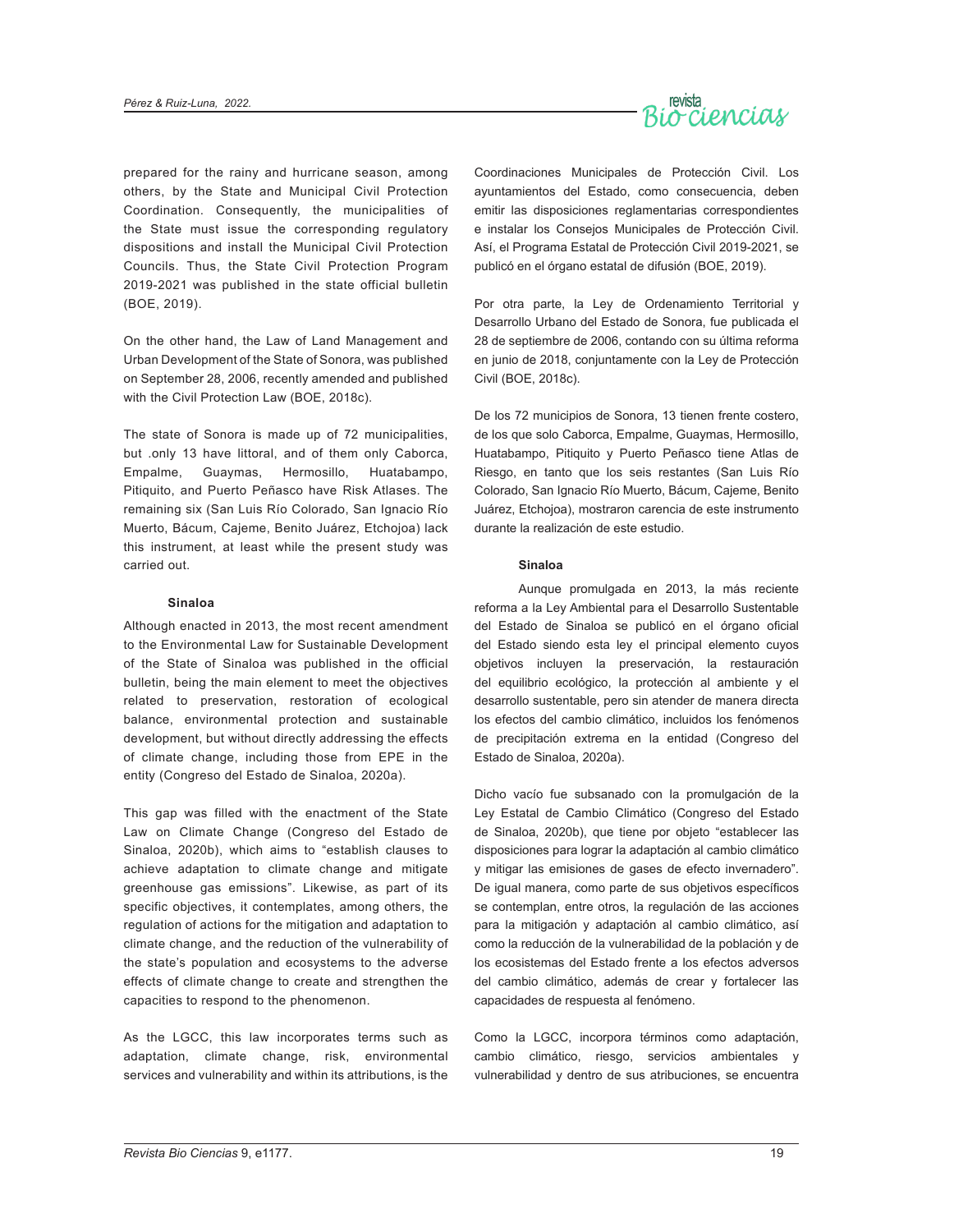

promotion of social participation in the formulation of state policy on climate change and collaboration with research institutions, national or foreign, for the implementation of projects on climate change, energy efficiency and renewable energies, without explicitly mentioning the risks of hydro-meteorological phenomena.

It should be noted that this law emphasizes ecological land use planning, even at the municipal level, a level at which climate change policies must also be formulated and conducted. Finally, it should be noted that it is in Chapter IV on Adaptation, where the corresponding integral risk management is included, in line with the LGGIRDPC (unpublished), which contemplates the reduction of exposure to hydro-meteorological disasters, "through planning, assurance, soil restoration and rehabilitation of beaches and hydrographic basins, valuing and preserving the regulation services of coastal, forest, mountain and agricultural ecosystems". Finally, there is the Law of Land Management and Urban Development of the State of Sinaloa, published in 2018 and recently reformed (Congreso del Estado de Sinaloa, 2020c), which seeks harmonization between planning based on ecological land use planning, respect for human rights and the safety of the inhabitants, incorporating social participation.

The State of Sinaloa is formed by 18 municipalities, 10 of them with a coastline (Ahome, Guasave, Angostura, Navolato, Culiacán, Elota, San Ignacio, Mazatlán, Rosario and Escuinapa), all of them with Risk Atlases, although they lack a uniform format and content.

#### **Conclusions**

Firstly, we concluded that there is no legal framework in Mexico that specifically regulates the effects of extreme precipitation, but there is a legal framework that contemplates the effects of climate change, including rainfall, tropical storms, hurricanes and, in general, extreme meteorological phenomena.

At the Federal level, the General Laws dealing with Climate Change, Civil Protection and Human Settlements, are the main legal support to prevent, mitigate and respond to disasters caused by EPE, la promoción de la participación social en la formulación de la política estatal en materia de cambio climático y la colaboración con instituciones de investigación, nacionales o extranjeras para la realización de proyectos en materia de cambio climático, eficiencia energética y energías renovables, sin hacer mención explícita a los riesgos por fenómenos hidrometeorológicos.

Cabe hacerse notar que esta ley enfatiza la realización de ordenamientos ecológicos del territorio, incluyendo al nivel municipal, nivel en el que también deben formularse y conducir políticas en materia de cambio climático. Finalmente, debe destacarse que es en el Capítulo IV De la Adaptación, donde se recoge lo correspondiente a la gestión integral de riesgo, en consonancia con la LGGIRDPC (en proceso de publicación), se contempla la reducción de exposición a los desastres hidrometeorológicos, "a través de la planeación, el aseguramiento, la restauración de suelos y la rehabilitación de playas y cuencas hidrológicas, valorando y preservando el servicio de regulación de los ecosistemas costeros, forestales, de montaña, y agrícolas". Finalmente, se cuenta con la Ley de Ordenamiento Territorial y Desarrollo Urbano del Estado de Sinaloa, publicada en 2018 y recientemente reformada (Congreso del Estado de Sinaloa, 2020c), que contempla la armonización entre planeación con base en ordenamientos ecológicos territoriales, el respeto a los derechos humanos y la seguridad de los habitantes, incorporando la participación social.

El Estado de Sinaloa se integra por 18 municipios, de los cuales 10 tienen frente litoral (Ahome, Guasave, Angostura, Navolato, Culiacán, Elota, San Ignacio, Mazatlán, Rosario y Escuinapa), todos con Atlas de Riesgos publicados, si bien carentes de formato y contenido uniformes.

#### **Conclusiones**

En primer término, se concluye que no existe en México un marco legal que regule de manera específica los efectos de precipitaciones extremas, pero sí existe un marco jurídico que contempla los efectos del cambio climático, incluyendo lluvias, tormentas tropicales, huracanes y en general fenómenos meteorológicos de magnitud extrema.

A nivel Federal, las Leyes Generales de Cambio Climático, de Protección Civil y de Asentamientos Humanos, son el soporte jurídico toral para prevenir, mitigar y dar respuesta a desastres provocados por EPE, entendidos estos, como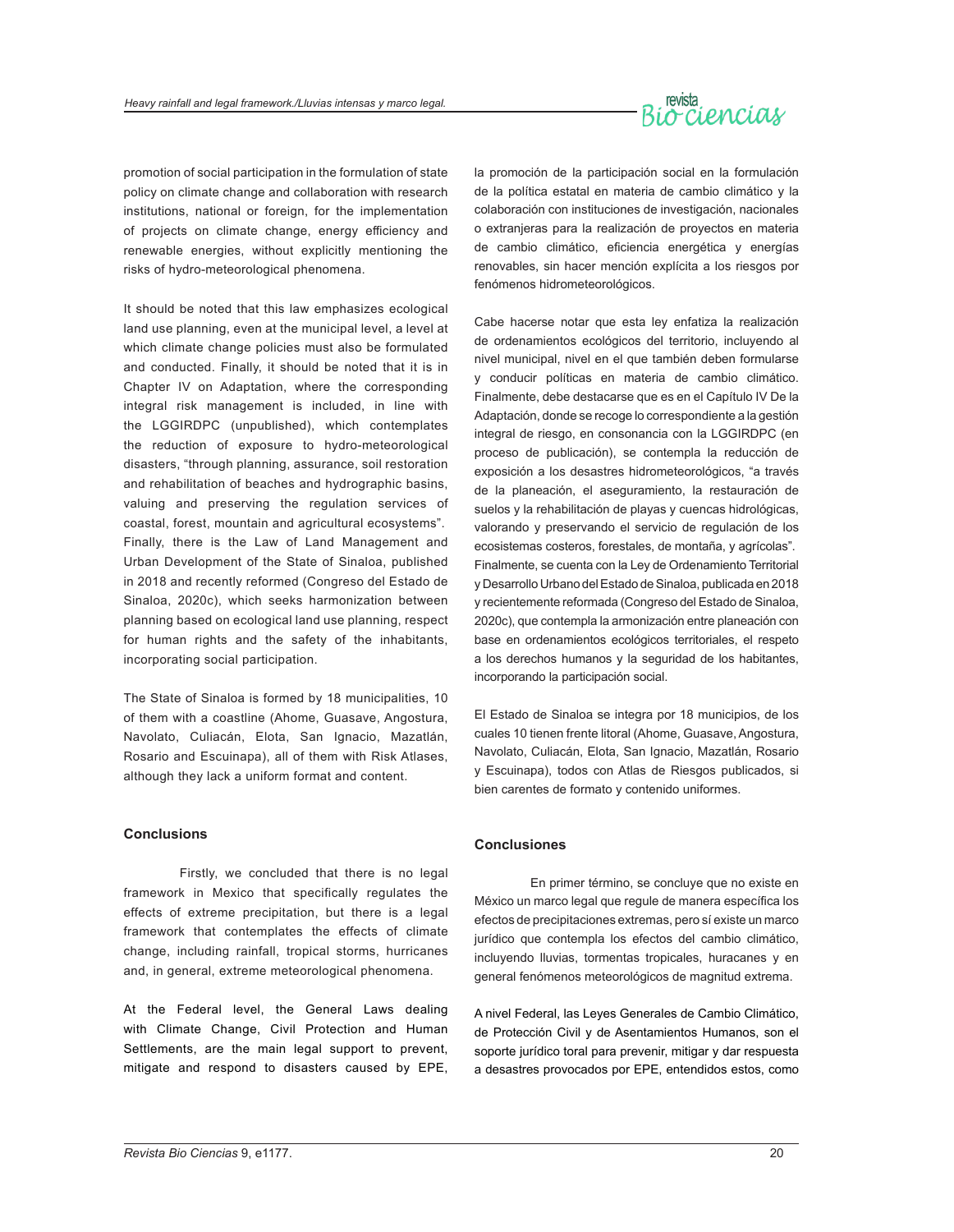

which are considered unusual phenomena, although they are increasing in frequency and intensity, causing disasters of great magnitude in populations particularly vulnerable to their effects. Prior to the current federal public administration, the content of these laws legally supported programs and financial instruments such as the National Program against Hydraulic Contingencies (PRONACCH) of the National Water Commission (CNA), the National Civil Protection System (SINEPROC), the Natural Disaster Fund (FONDEN, cancelled on July 28, 2021), and the emergency plans against disasters from the Marine Ministry (SEMAR, 2018) and the National Defense Ministry (SEDENA; [https://www.gob.mx/](https://www.gob.mx/sedena/acciones-y-programas/plan-dn-iii-e) [sedena/acciones-y-programas/plan-dn-iii-e\)](https://www.gob.mx/sedena/acciones-y-programas/plan-dn-iii-e), whose purpose is to respond to natural disasters such as those generated by EPE in the country.

These regulations also support the creation of the Climate Change Fund as a trust to attract and distribute public, private, national and international financial resources to support and finance projects aimed, among other goals, to adapt to climate change and mitigate its effects. However, part of these programs and the allocated economic resources have been cancelled or will be modified once the General Law on Comprehensive Disaster Risk Management and Civil Protection (LGGIRDPC) and its respective regulations enter into force.

Considering the current legislation and that which will be published soon, it is established that the legal framework related to EPE at the national level, is very complete, also deriving from commitments acquired at the international level, within the framework of the United Nations Convention on Climate Change. However, at the state and municipal levels, does not happen the same, having detected a significant lag in terms of guidelines to mitigate the effects of EPE (Table 1).

The most evident case is in BCS, where there is no State Law on Climate Change, which is a very relevant legal gap that is not filled with civil protection or urban development laws, which are also not up to date. In the case of Sinaloa, this lack was recently amended with the enactment of the Climate Change Law for the state in 2020 (Congreso del Estado de Sinaloa, 2020b).

On the other hand, Sonora has a Climate Change Law, but it requires the updating of other laws and legal fenómenos inusuales, aunque cada vez más frecuentes e intensos, que pueden provocar desastres de gran magnitud, en poblaciones particularmente vulnerables a sus efectos. Previo a la actual administración pública federal, el contenido de esas leyes, soportaba legalmente programas e instrumentos financieros como el Programa Nacional Contra Contingencias Hidráulicas (PRONACCH) de la Comisión Nacional del Agua, el Sistema Nacional de Protección Civil (SINAPROC), el Fondo de Desastres Naturales (FONDEN, cancelado el 28 de julio de 2021) ) y los planes de emergencia contra desastres de la Secretaría de Marina (SEMAR, 2018) y la Secretaría de la Defensa Nacional (SEDENA; [https://www.gob.mx/sedena/acciones](https://www.gob.mx/sedena/acciones-y-programas/plan-dn-iii-e)[y-programas/plan-dn-iii-e](https://www.gob.mx/sedena/acciones-y-programas/plan-dn-iii-e)), cuya finalidad es dar respuesta a desastres naturales como los generados por EPE en el país.

También soportan la creación del Fondo para el Cambio Climático como un fideicomiso para captar y canalizar recursos financieros públicos, privados, nacionales e internacionales, para apoyar y financiar proyectos que tengan por objeto, entre otros, la adaptación al cambio climático y la mitigación de sus efectos. Sin embargo, parte de esos programas y los recursos económicos correspondientes han sido cancelados o bien se verán modificados una vez que entre en vigor la Ley General de Gestión Integral del Riesgo de Desastres y Protección Civil y sus reglamentos respectivos.

Considerando la legislación vigente y por publicarse en el corto plazo, queda establecido que el marco jurídico relativo a EPE, a nivel nacional, es muy completo, derivando además de compromisos adquiridos a nivel internacional, en el marco de la Convención de las Naciones Unidas sobre el Cambio Climático. Sin embargo, a nivel estatal y municipal, no sucede lo mismo, habiéndose detectado un rezago importante en cuanto a los lineamientos para mitigar los efectos de los EPE (Tabla 1).

El caso más evidente se presenta en BCS, donde no existe una Ley Estatal de Cambio Climático, lo cual es un vacío jurídico muy relevante, que no se suple con la existencia de leyes de protección civil y desarrollo urbano, que por otra parte no se encuentran actualizados. En el caso de Sinaloa, este vacío fue cubierto recientemente al promulgarse la Ley de Cambio Climático para el estado en 2020 (Congreso del Estado de Sinaloa, 2020b).

Por su parte, Sonora cuenta con ley de cambio climático, pero requiere de la actualización de otras leyes e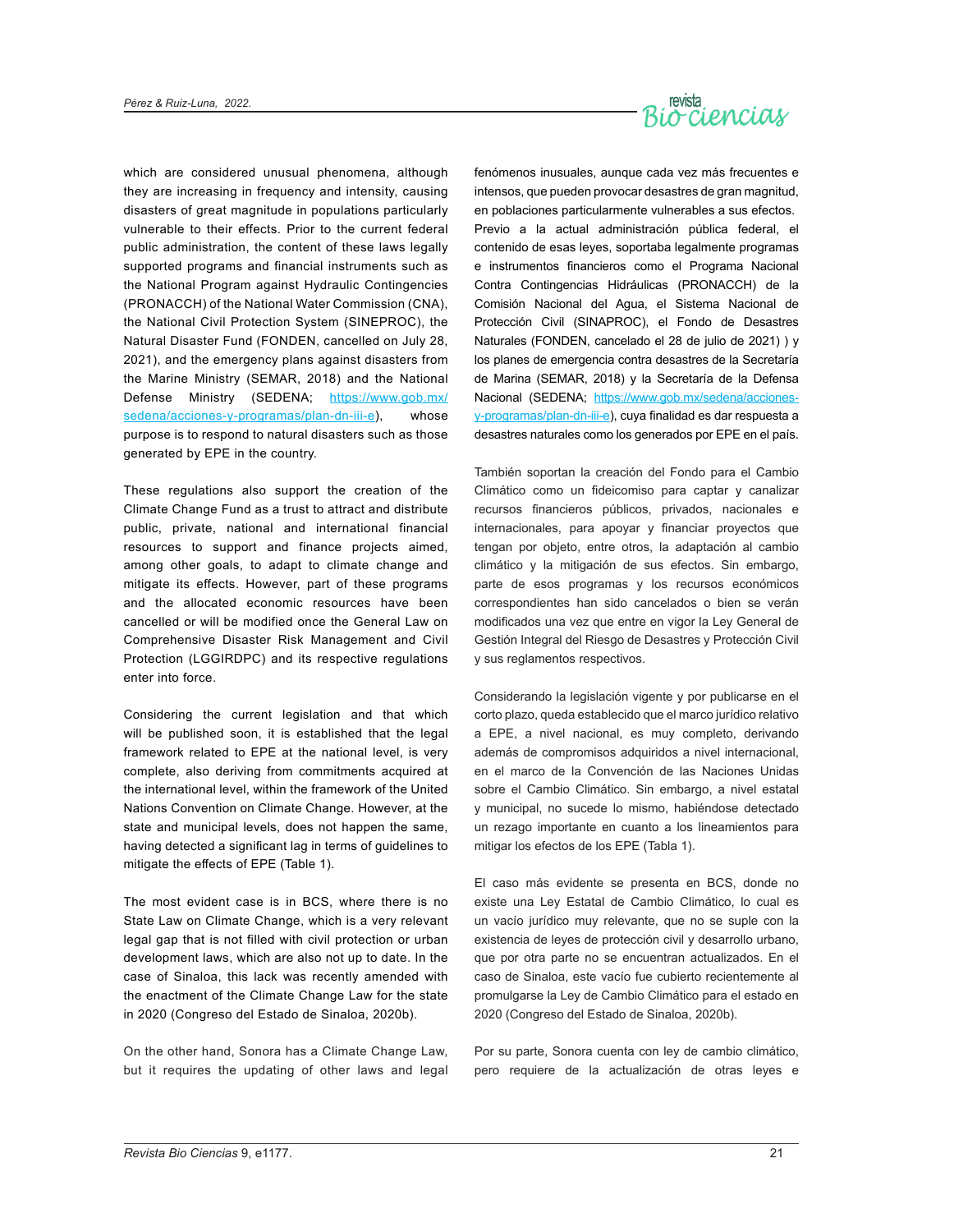

#### **Table 1.**

#### **Laws and legal instruments related to extreme precipitation events and their effects on socio-ecosystems in the coastal zone in northwest Mexico at the State and Municipal level. Includes date of publication and date of last reform (UR)**

**Tabla 1.**

#### **Leyes e instrumentos legales relacionados con eventos de precipitación extrema y sus efectos sobre socioecosistemas de la zona costera del noroeste de México a nivel Estatal y Municipal. Incluye fecha de publicación y fecha de última reforma (LR)**

|                                                                                            | <b>STATE</b>                                                                                                                       |                                                                                                                          |                                                                                           |                                                                                                                       |
|--------------------------------------------------------------------------------------------|------------------------------------------------------------------------------------------------------------------------------------|--------------------------------------------------------------------------------------------------------------------------|-------------------------------------------------------------------------------------------|-----------------------------------------------------------------------------------------------------------------------|
|                                                                                            | Baja California                                                                                                                    | <b>Baja California Sur</b>                                                                                               | Sonora                                                                                    | Sinaloa                                                                                                               |
| Ley Estatal de Cambio<br>Climático<br>(State Law on Climate<br>Change)                     | de<br>Prevención,<br>Ley<br>Mitigación y Adaptación<br>Cambio<br>Climático.<br>del<br>para el Estado de Baja<br>California<br>2012 | Unidentified                                                                                                             | Ley de Cambio Climático<br>del Estado.<br>2017                                            | Ley Estatal<br>Cambio<br>de<br>Climático.<br>2020                                                                     |
| Ley Protección Civil<br>(Civil Protection Law)                                             | Ley de Protección Civil<br>y Gestión Integral<br>de<br>Riesgos del Estado de<br>Baja California. 2017                              | Ley de Protección Civil y<br>Gestión de Riesgos para<br>el Estado y Municipios de<br>Baja California Sur 2015            | Lev de Protección Civil<br>para el Estado de Sonora.<br>2018                              | Ley de Protección Civil para<br>el Estado de Sinaloa<br>2013: LR 2017.                                                |
| <b>Desarrollo</b><br>Ley<br>de<br>Urbano<br>(Urban Development Law)                        | Ley de Desarrollo Urbano<br>Estado<br>de<br>Baja<br>del<br>California<br>1994; LR 2019                                             | Ley de Desarrollo Urbano<br>para el Estado de Baja<br>California Sur<br>1994. LR 2018                                    | Ordenamiento<br>Lev<br>de<br>Territorial<br>Desarrollo<br>V<br>Urbano 2006; UR 2011       | Ordenamiento<br>Ley<br>de<br>Territorial<br>Desarrollo<br>y<br>Urbano<br>del<br>Estado<br>de<br>Sinaloa 2018, UR 2020 |
| Ley de Protección al<br>Ambiente<br>(Environmental Protection<br>Law)                      | Ley de Protección<br>al<br>Ambiente para el Estado<br>de Baja California. 2001                                                     | del<br>Equilibrio<br>Ley<br>Ecológico y Protección del<br>Ambiente del Estado de<br>Baja California Sur<br>1991; LR 2018 | Ley del Equilibrio Ecológico<br>y Protección al Ambiente<br>del Estado de Sonora.<br>2008 | Lev Ambiental<br>para<br>el<br>Desarrollo Sustentable<br>del<br>Estado de Sinaloa 2020                                |
| Atlas Estatal de Riesgos<br>(State Risk Atlas)                                             | Atlas<br>de<br>Riesgos<br>de<br>Baja<br>del<br>Estado<br>California. Actualización e<br>Identificación de Peligros.<br>2014        | Unidentified                                                                                                             | Official document unidentified                                                            | Atlas Estatal de Riesgos<br>(undetermined.)                                                                           |
| de<br><b>Municipios</b><br>Total<br>costeros CM<br>(Total<br>Coastal<br>municipalities CM) | 4                                                                                                                                  | 5                                                                                                                        | 13                                                                                        | 10                                                                                                                    |
| CM con Atlas de riesgo.<br>Periodo de publicación<br>(CM with Risk Atlas.                  |                                                                                                                                    |                                                                                                                          |                                                                                           |                                                                                                                       |
| Publication period)                                                                        | 4 (2000 - 2015)                                                                                                                    | 4 (2011 - 2013).                                                                                                         | $6(2011 - 2013)$                                                                          | 10 (2011 - 2020)                                                                                                      |

instruments to confront the effects of global warming, its consequences on the climate and its impact on the population. In this sense, the State of Baja California is the federal entity that has the most complete legal framework related to extreme phenomena associated with climate change. Its laws on civil protection, human settlements, and climate change are in line with the instrumentos jurídicos para confrontar los efectos del calentamiento global, sus efectos en el clima y sus repercusiones en la población. En ese sentido, el Estado de Baja California, es la entidad federativa que cuenta con el más completo marco legal relativo a fenómenos extremos asociados al cambio climático. Sus leyes de protección civil, asentamientos humanos y cambio climático, atienden puntualmente los lineamientos de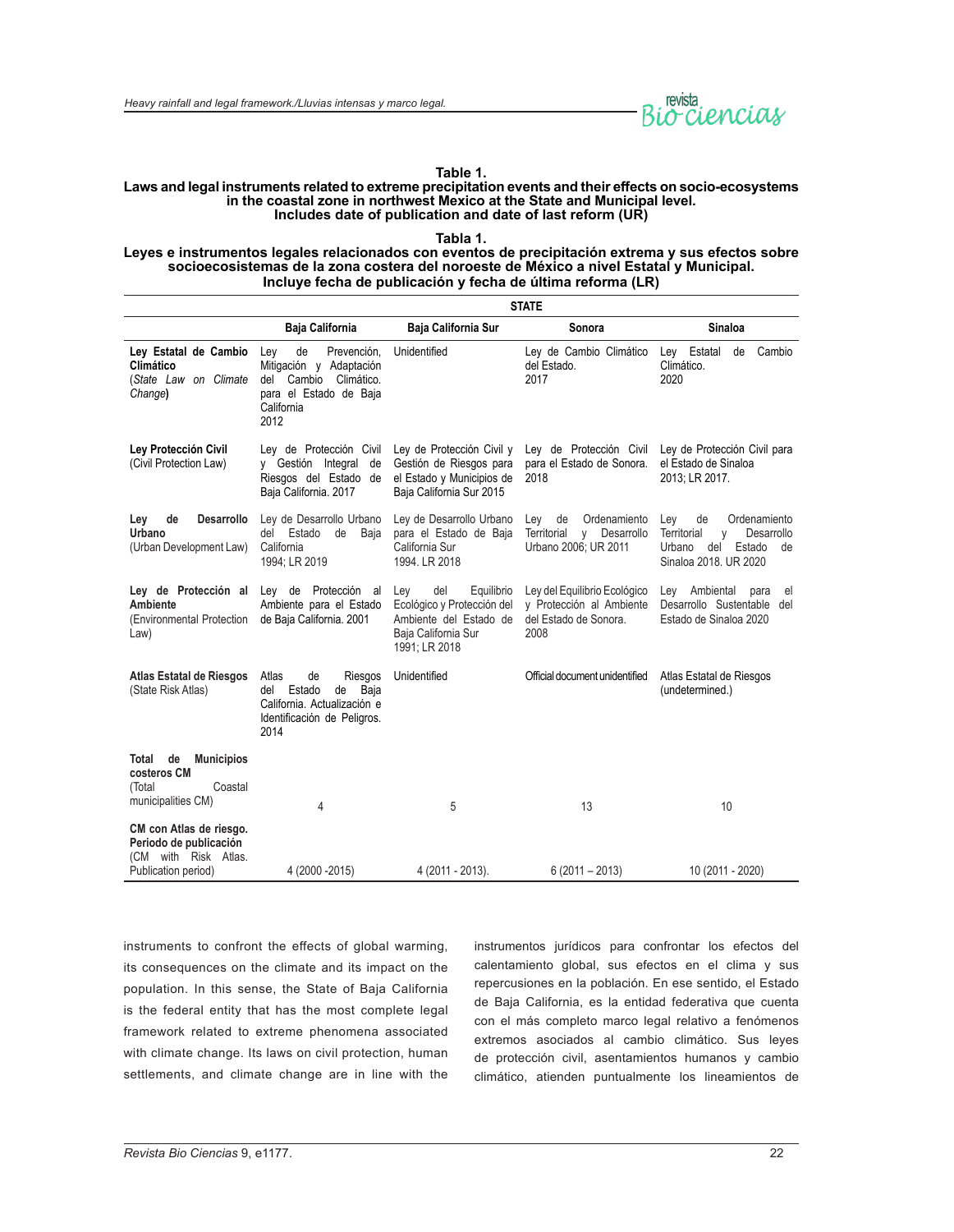

guidelines of the general laws that regulate these issues, and are already in force.

Regarding the issue of risk atlases at the state and municipal levels, the absence or obsolescence of these instruments stands out, when they should be continuously updated. Although CENAPRED generated a guide for their elaboration (DOF, 2016b), its guidelines have not always been followed, sometimes developing very extensive documents, with high technical complexity, impractical, with information that is neither updated nor easily accessible to the population.

It should be noted that, with Mexico's ratification of the Regional Agreement on Access to Information, Public Participation and Justice in Environmental Matters in Latin America and the Caribbean (CEPAL, 2021), known as the "Escazú Agreement", which entered into force on April 22, 2021, the country is obliged to guarantee access to environmental information, public participation in decision-making processes and access to justice in environmental matters. Therefore, it is required that the information related to EPE be accessible in a clear way and in real-time, for prevention purposes, which is possible thanks to the current technological media, which allow communication with great precision, ease of handling and low cost.

As an example of proactivity, BC has a Contingency Plan for Hydro-meteorological Risks (Gobierno del Estado de Baja California, 2016), which describes the generalized actions to be followed in the event of a major emergency or disaster. Its municipalities have Civil Protection offices, which have their own protocols and contingency plans for hydro-meteorological risks, acting as the first level of response to any emergency in their respective municipality. Additionally, the State Civil Protection System publishes an interactive system on its website, which includes real-time meteorological information, alert status, warnings and notices, and municipal risk atlases with clear and schematic information, so that the population is aware of what to do, at the community level and even at the family and personal level. This is probably the correct way to present a civil protection plan, incorporating the guidelines of our Supreme Law, in the face of extreme meteorological phenomena.

las leyes generales que regulan esas mismas materias, manteniéndose vigentes en lo general.

Con respecto a los Atlas de riesgo a nivel estatal y municipal, destaca la ausencia u obsolescencia de estos instrumentos, cuando debieran mantenerse en actualización continua. Aunque el CENAPRED generó una guía para su elaboración (DOF, 2016b), no siempre se han seguido sus directrices, desarrollando documentos muy extensos, con elevada complejidad técnica, poco prácticos, con información no actualizada, ni fácilmente accesible para la población.

Debe puntualizarse que, con la ratificación por parte de México del Acuerdo Regional sobre el Acceso a la Información, la Participación Pública y el Acceso a la Justicia en Asuntos Ambientales en América Latina y el Caribe (CEPAL, 2021), conocido como "Acuerdo de Escazú", que entró en vigor el 22 de abril de 2021, el país se obliga a garantizar el acceso a la información ambiental, la participación pública en procesos de toma de decisiones y el acceso a la justicia en asuntos ambientales. Por ello, se requiere que la información relativa a EPE sea asequible de manera clara y en tiempo real, para propósitos de prevención, siendo posible gracias a los medios tecnológicos actuales, que permiten su trasmisión con mucha precisión, facilidad de manejo y bajo costo.

Como un ejemplo de proactividad, BC cuenta con un Plan de Contingencias por Riesgos Hidrometeorológicos (Gobierno del Estado de Baja California, 2016), que describe las acciones generalizadas que deben seguirse ante una emergencia mayor o desastre. Sus municipios cuentan con oficinas encargadas de la Protección Civil, que tienen sus propios protocolos y planes de contingencia ante riesgos hidrometeorológicos, para actuar como primer nivel de respuesta ante cualquier emergencia producida en su respectivo municipio. Adicionalmente, el Sistema Estatal de Protección Civil, publica en su página de internet un sistema interactivo, que incorpora en tiempo real información meteorológica, estados de alerta, avisos y advertencias, atlas de riesgos municipales con información clara y esquemática, para que la población esté al tanto de lo que debe hacer, a nivel de comunidad e inclusive a nivel familiar y personal. Se considera que esa debe ser la manera correcta de presentar un plan de protección civil, que incorpore las directrices de nuestra Ley Suprema, ante fenómenos meteorológicos extremos.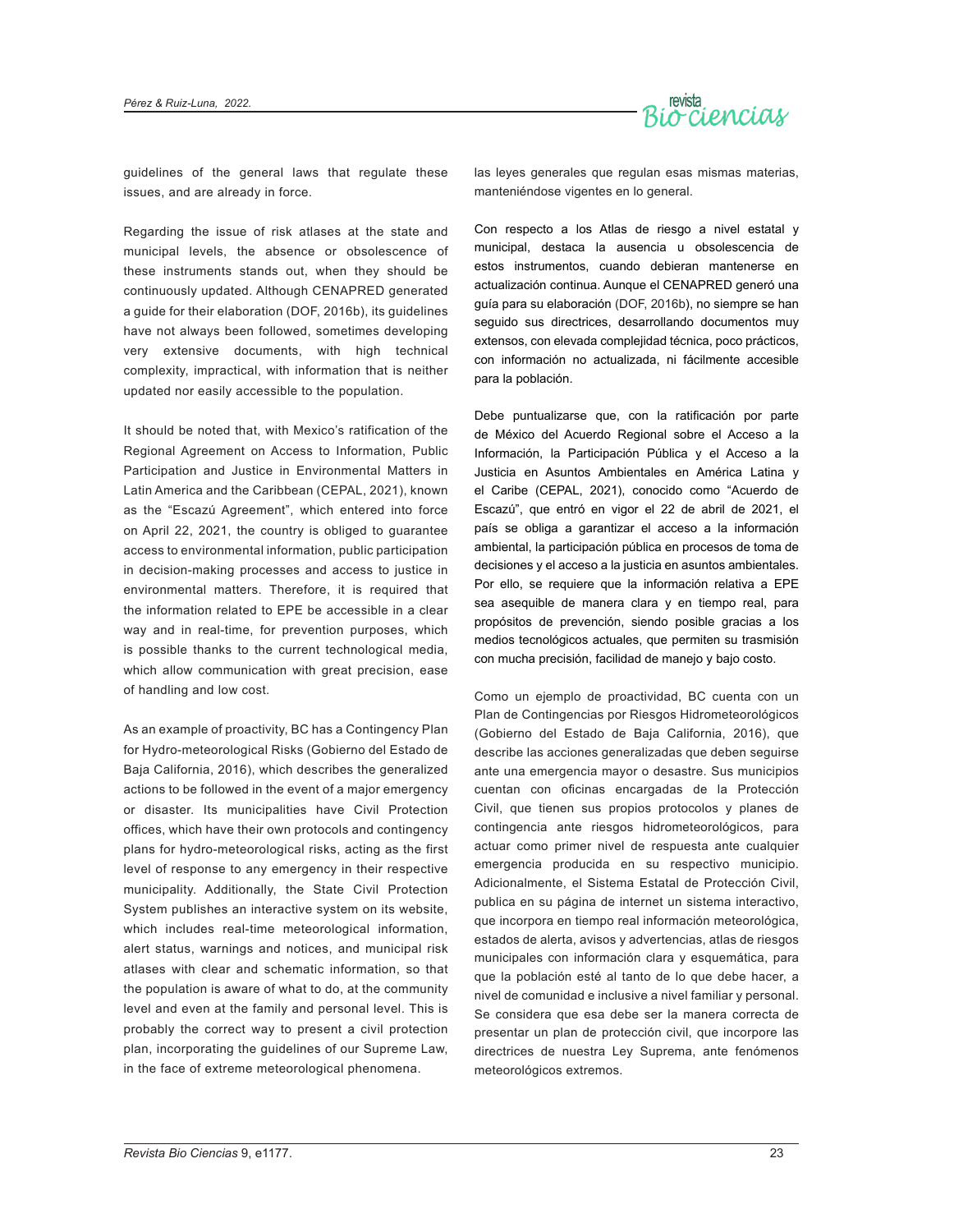

It is evident that there are legal bases and they are vast, being part of the first-order human rights (right to life, health and welfare) protected by the Federal Constitution, as well as various international instruments signed by Mexico. Therefore, it is essential to keep the legislation up-to-date and take actions at the municipal level to reduce backlog and observe this essential social responsibility, which is also a commitment adopted in the Paris Agreement.

Having an up-to-date environmental legal framework at the state level is of utmost importance, not only for the northwestern states of Mexico, but in general, as it will allow the implementation of civil protection programs and plans at the municipal level, considering population density, economic activities, urban infrastructure and climate, among other aspects. A solid legal framework on extreme precipitation phenomena and other predictable environmental risks, unlike earthquakes and fires, will be useless if it is not translated into timely warning systems for the population, so it is essential to update, simplify and disseminate regulations and contingency plans at the local level, particularly for coastal municipalities, without seeking to make them definitive, but rather dynamic and perfectible.

#### **Acknowledgements**

This research was supported by the National Council for Science and Technology (CONACYT) by funding the project PN-2017-4764.

Es evidente entonces que las bases legales existen y son vastas, siendo parte de los derechos humanos de primer orden (derecho a la vida, a la salud y al bienestar) que protege la Constitución Federal, así como diversos instrumentos internacionales suscritos por México. Por ello se hace imprescindible que se actualicen las legislaciones y se lleven a cabo acciones a nivel municipal, para abatir el rezago y cumplir esa esencial responsabilidad social, que es además un compromiso adoptado en el Acuerdo de París.

Tener un marco jurídico ambiental actualizado a nivel estatal es de primordial importancia, no solo para los estados del noroeste de México, sino en general, pues les permitirá implementar programas y planes de protección civil a nivel municipal, donde se considere densidad de población, actividades económicas, infraestructura urbana y clima, entre otros aspectos. De nada servirá un marco jurídico sólido sobre fenómenos de precipitación extrema y otros riesgos ambientales predecibles, a diferencia de terremotos e incendios, si no se traduce en sistemas de alerta oportuna para la población, por lo que es imprescindible la actualización, simplificación y difusión de la normatividad y planes de contingencias a nivel local, particularmente en cuanto a sus municipios costeros, sin buscar que estos sean definitivos sino dinámicos y perfectibles.

#### **Agradecimiento**

Este trabajo se concluyó con el apoyo financiero otorgado por el Consejo Nacional de Ciencia y Tecnología (CONACYT) mediante el financiamiento del proyecto PN-2017-4764.

#### **References**

- Arriaga-Ramirez, S., *&* Cavazos, T. (2010). Regional trends of daily precipitation indices in northwest Mexico and southwest United States. *Journal of Geophysical Research:Atmospheres*, 115(D14).<https://doi.org/10.1029/2009JD013248>
- Azuz-Adeath, I., *&* Rivera-Arriaga, E. (2009). Descripción de la dinámica poblacional en la zona costera mexicana durante el periodo 2000-2005. *Papeles de población*, 15(62), 75-107. http://www.scielo.org.mx/pdf/pp/ v15n62/v15n62a3.pdf
- Azuz-Adeath, I., Rivera-Arriaga, E., *&* Alonso-Peinado, H. (2019). Current demographic conditions and future scenarios in Mexico´s coastal zone. *Journal of Integrated Coastal Zone Management/Revista de Gestão Costeira Integrada,*  19(2), 85-122.<http://doi.org/10.5894/rgci-n216>
- Berlanga-Robles, C. A., Martínez-Lemus, K. E., Ruiz-Luna, A., *&* Sánchez-Rodríguez, M. A. (2021). Incidencia de lluvias extremas y tendencias de la precipitación mensual en los municipios costeros del noroeste de México. En: Vulnerabilidad costera en el noroeste de México. Un enfoque multidisciplinario. Cervantes-Escobar A., Hernández-Guzmán R. *&* Montijo-Galindo, A. (eds.). CIAD. Pp. 43-62. ISBN: 978-607-7900-44-3.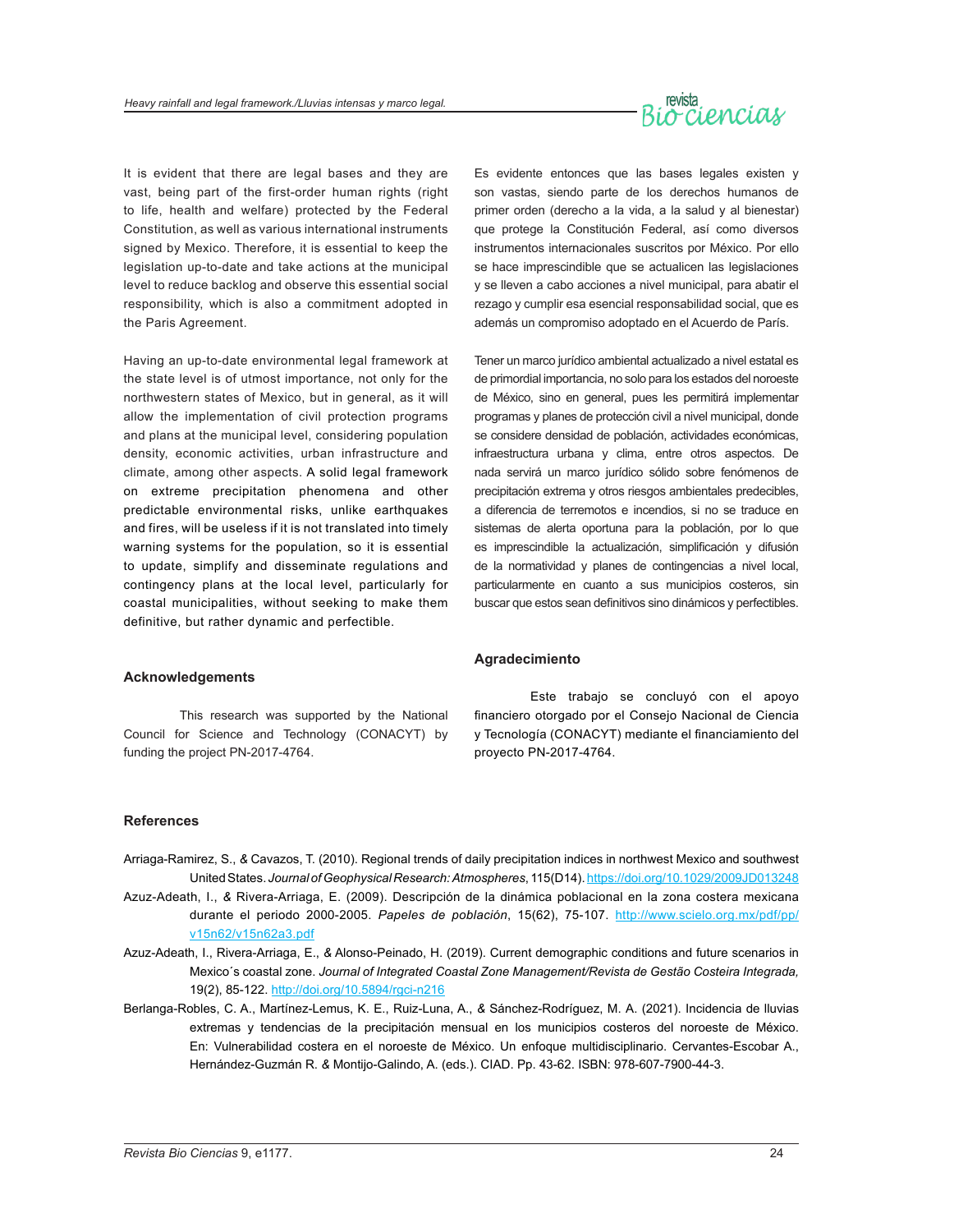

- BOE (Boletín Oficial del Estado de Sonora). (2017). Ley de Cambio Climático del Estado de Sonora. Congreso del Estado. [https://www.gob.mx/cms/uploads/attachment/file/316919/Ley\\_Sonora.pdf](https://www.gob.mx/cms/uploads/attachment/file/316919/Ley_Sonora.pdf)
- BOE (Boletín Oficial del Estado de Sonora). (2018a). Ley del Equilibrio Ecológico y Protección al Ambiente del Estado de Sonora. Congreso del Estado. https://boletinoficial.sonora.gob.mx/boletin/images/boletinesPdf/2018/07/2018CCII4I.pdf
- BOE (Boletín Oficial del Estado de Sonora). (2018b). Ley de Protección Civil para el Estado de Sonora. Congreso del Estado. https://boletinoficial.sonora.gob.mx/boletin/images/boletinesPdf/2018/06/2018CCI47IV.pdf
- BOE (Boletín Oficial del Estado de Sonora). (2018c). Ley de Ordenamiento Territorial y Desarrollo Urbano del Estado de Sonora. Congreso del Estado. https://www.gob.mx/cms/uploads/attachment/file/510826/25. Ley de Ordenamiento Territorial y Desarrollo Urbano del Estado de Sonora.pdf

BOE (Boletín Oficial del Estado de Sonora). (2019). Programa Estatal de Protección Civil 2019-2021. Congreso del Estado.

- BOGE (Boletín Oficial del Gobierno del Estado de Baja California Sur). (2017). Ley de Protección Civil y Gestión de Riesgos para el Estado y Municipios de Baja California Sur. [https://www.cbcs.gob.mx/index.php/cmply/1550](https://www.cbcs.gob.mx/index.php/cmply/1550-ley-proteccion-civil-gestion-bcs) [ley-proteccion-civil-gestion-bcs](https://www.cbcs.gob.mx/index.php/cmply/1550-ley-proteccion-civil-gestion-bcs)
- BOGE (Boletín Oficial del Gobierno del Estado de Baja California Sur). (2018). Ley de Desarrollo Urbano para el Estado de Baja California Sur. <https://www.cbcs.gob.mx/index.php/cmply/1504-ley-desarrollo-urbano-bcs>
- Cámara de Diputados. (2020). Ley General de Gestión Integral del Riesgo de Desastres y Protección Civil. *Boletín* No.5510. H. Congreso de la Unión. México. [https://comunicacionnoticias.diputados.gob.mx/comunicacion/](https://comunicacionnoticias.diputados.gob.mx/comunicacion/index.php/boletines/camara-de-diputados-aprueba-expedir-la-ley-general-de-gestion-integral-del-riesgo-de-desastres-y-proteccion-civil) [index.php/boletines/camara-de-diputados-aprueba-expedir-la-ley-general-de-gestion-integral-del-riesgo](https://comunicacionnoticias.diputados.gob.mx/comunicacion/index.php/boletines/camara-de-diputados-aprueba-expedir-la-ley-general-de-gestion-integral-del-riesgo-de-desastres-y-proteccion-civil)[de-desastres-y-proteccion-civil#](https://comunicacionnoticias.diputados.gob.mx/comunicacion/index.php/boletines/camara-de-diputados-aprueba-expedir-la-ley-general-de-gestion-integral-del-riesgo-de-desastres-y-proteccion-civil)
- Carmona, L. M. C. (2013). Porqué requerimos de una ley general para el desarrollo sustentable de las costas mexicanas. *Revista Derecho Ambiental y Ecología. CEJA*, 9(54), 31-34. [http://ceja.org.mx/IMG/\\_Porque\\_Requerimos\\_de\\_](http://ceja.org.mx/IMG/_Porque_Requerimos_de_una_Ley_General.pdf) una Ley General.pdf
- CEPAL (Comisión Económica para América Latina y el Caribe). (2021). Acuerdo Regional sobre el Acceso a la Información, la Participación Pública y el Acceso a la Justicia en Asuntos Ambientales en América Latina y el Caribe. [https://](https://repositorio.cepal.org/bitstream/handle/11362/43595/1/S1800429_es.pdf) [repositorio.cepal.org/bitstream/handle/11362/43595/1/S1800429\\_es.pdf](https://repositorio.cepal.org/bitstream/handle/11362/43595/1/S1800429_es.pdf)
- CMNUCC. (2015). Acuerdo de París. Convención Marco de las Naciones Unidas sobre el Cambio Climático. [https://unfccc.](https://unfccc.int/sites/default/files/spanish_paris_agreement.pdf) [int/sites/default/files/spanish\\_paris\\_agreement.pdf](https://unfccc.int/sites/default/files/spanish_paris_agreement.pdf)
- Congreso del Estado de BCS. (2018). Ley de Equilibrio Ecológico y Protección del Ambiente del Estado de Baja California Sur. Congreso del Estado de Baja California Sur. [https://contraloria.bcs.gob.mx/normatividad/ley-de-equilibrio](https://contraloria.bcs.gob.mx/normatividad/ley-de-equilibrio-ecologico-y-proteccion-del-ambiente-del-estado-de-baja-california-sur/)[ecologico-y-proteccion-del-ambiente-del-estado-de-baja-california-sur/](https://contraloria.bcs.gob.mx/normatividad/ley-de-equilibrio-ecologico-y-proteccion-del-ambiente-del-estado-de-baja-california-sur/)
- Congreso del Estado de BCS. (2020). *Boletín de prensa* No. 160/2020. [https://www.cbcs.gob.mx/index.php/boletines-](https://www.cbcs.gob.mx/index.php/boletines-2021/4970-conminan-a-municipios-a-actualizar-atlas-de-riesgos)[2021/4970-conminan-a-municipios-a-actualizar-atlas-de-riesgos](https://www.cbcs.gob.mx/index.php/boletines-2021/4970-conminan-a-municipios-a-actualizar-atlas-de-riesgos)
- Congreso del Estado de Sinaloa. (2020a). Ley Ambiental para el Desarrollo Sustentable del Estado de Sinaloa. *Periódico Oficial.* 98. [https://gaceta.congresosinaloa.gob.mx:3001/pdfs/leyes/Ley\\_10.pdf](https://gaceta.congresosinaloa.gob.mx:3001/pdfs/leyes/Ley_10.pdf)
- Congreso del Estado de Sinaloa. (2020b). Ley Estatal de Cambio Climático. *Periódico Oficial*. 146. [https://gaceta.](https://gaceta.congresosinaloa.gob.mx:3001/pdfs/leyes/Ley_160.pdf) [congresosinaloa.gob.mx:3001/pdfs/leyes/Ley\\_160.pdf](https://gaceta.congresosinaloa.gob.mx:3001/pdfs/leyes/Ley_160.pdf)
- Congreso del Estado de Sinaloa. (2020c). Ley de Ordenamiento Territorial y Desarrollo Urbano del Estado de Sinaloa. *Periódico Oficial*. 99. [https://gaceta.congresosinaloa.gob.mx:3001/pdfs/leyes/Ley\\_61.pdf](https://gaceta.congresosinaloa.gob.mx:3001/pdfs/leyes/Ley_61.pdf)
- DAGR (Dirección de Análisis y Gestión de Riesgos). (2021). Impacto socioeconómico de los principales desastres ocurridos en México. Resumen Ejecutivo 2020. Dirección de Análisis y Gestión de Riesgos. Subdirección de Estudios Económicos y Sociales. Centro Nacional de Prevención de Desastres. México. 16 p. [http://www.cenapred.](http://www.cenapred.unam.mx/es/Publicaciones/archivos/455-RESUMENEJECUTIVOIMPACTO2020.PDF) [unam.mx/es/Publicaciones/archivos/455-RESUMENEJECUTIVOIMPACTO2020.PDF](http://www.cenapred.unam.mx/es/Publicaciones/archivos/455-RESUMENEJECUTIVOIMPACTO2020.PDF)
- DOF (Diario Oficial de la Federación). (2012). Ley General de Cambio Climático. http://www.dof.gob.mx/nota\_to\_imagen [fs.php?cod\\_diario=246945&pagina=1&seccion=2](http://www.dof.gob.mx/nota_to_imagen_fs.php?cod_diario=246945&pagina=1&seccion=2)
- DOF (Diario Oficial de la Federación). (2014). Programa Especial de Cambio Climático 2014 a 2018 (PECC). [http://dof.gob.](http://dof.gob.mx/nota_detalle.php?codigo=5342492&fecha=28/04/2014) [mx/nota\\_detalle.php?codigo=5342492&fecha=28/04/2014](http://dof.gob.mx/nota_detalle.php?codigo=5342492&fecha=28/04/2014)
- DOF (Diario Oficial de la Federación). (2016a). Guía de contenido mínimo para la elaboración del Atlas Nacional de riesgos. Centro Nacional de Prevención de Desastres. México. [http://www.atlasnacionalderiesgos.gob.mx/](http://www.atlasnacionalderiesgos.gob.mx/descargas/Guia_contenido_minimo2016.pdf) descargas/[Guia\\_contenido\\_minimo2016.pdf](http://www.atlasnacionalderiesgos.gob.mx/descargas/Guia_contenido_minimo2016.pdf)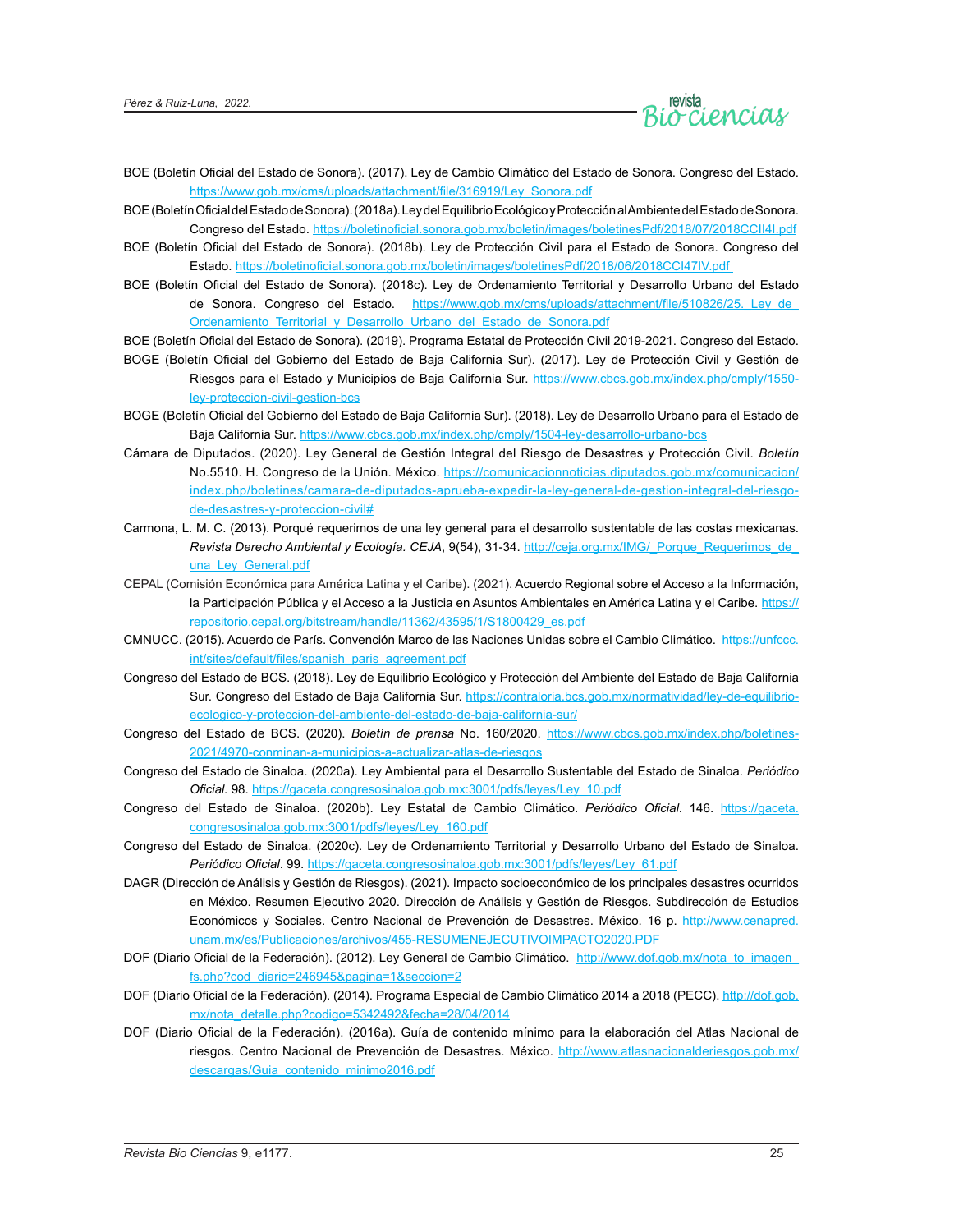

- DOF (Diario Oficial de la Federación). (2016b). Ley General de Asentamientos Humanos, Ordenamiento Territorial y Desarrollo Urbano. [https://www.dof.gob.mx/nota\\_to\\_imagen\\_fs.php?codnota=5462755&fecha=28/11/2016](https://www.dof.gob.mx/nota_to_imagen_fs.php?codnota=5462755&fecha=28/11/2016&cod_diario=273042) [&cod\\_diario=273042](https://www.dof.gob.mx/nota_to_imagen_fs.php?codnota=5462755&fecha=28/11/2016&cod_diario=273042)
- DOF (Diario Oficial de la Federación). (2018). Política Nacional de Mares y Costas de México. [https://www.dof.gob.mx/](https://www.dof.gob.mx/nota_detalle.php?codigo=5545511&fecha=30/11/2018) [nota\\_detalle.php?codigo=5545511&fecha=30/11/2018](https://www.dof.gob.mx/nota_detalle.php?codigo=5545511&fecha=30/11/2018)
- DOF (Diario Oficial de la Federación). (2020a). Ley General de Cambio Climático. Cámara de Diputados del H. Congreso de la Unión. México. [https://www.diputados.gob.mx/LeyesBiblio/pdf/LGCC\\_061120.pdf](https://www.diputados.gob.mx/LeyesBiblio/pdf/LGCC_061120.pdf)
- DOF (Diario Oficial de la Federación). (2020b). Ley General de Protección Civil. Cámara de Diputados del H. Congreso de la Unión. México.<https://www.gob.mx/indesol/documentos/ley-general-de-proteccion-civil-60762>
- DOF (Diario Oficial de la Federación). (2021a). Constitución Política de los Estados Unidos Mexicanos. [https://www.](https://www.diputados.gob.mx/LeyesBiblio/pdf/CPEUM.pdf) [diputados.gob.mx/LeyesBiblio/pdf/CPEUM.pdf](https://www.diputados.gob.mx/LeyesBiblio/pdf/CPEUM.pdf)
- DOF (Diario Oficial de la Federación). (2021b). Ley General de Asentamientos Humanos, Ordenamiento Territorial y Desarrollo Urbano. Cámara de Diputados del H. Congreso de la Unión. México. [https://www.diputados.gob.mx/](https://www.diputados.gob.mx/LeyesBiblio/pdf/LGAHOTDU_010621.pdf) [LeyesBiblio/pdf/LGAHOTDU\\_010621.pdf](https://www.diputados.gob.mx/LeyesBiblio/pdf/LGAHOTDU_010621.pdf)
- Easterling, D. R., Meehl, G. A., Parmesan, C., Changnon, S. A., Karl T. R., *&* Mearns, L. O. (2000). Climate extremes: observations, modeling, and impacts. *Science*, 289 (5487), 2068-2074. [https://doi.org/10.1126/](https://doi.org/10.1126/science.289.5487.2068) [science.289.5487.2068](https://doi.org/10.1126/science.289.5487.2068)
- Gobierno del Estado de Baja California. (2016). Plan de contingencias. Riesgos hidrometeorológicos. Baja California, México. Consejo Estatal de Protección Civil, 33 p. [http://www.proteccioncivilbc.gob.mx/Doctos/](http://www.proteccioncivilbc.gob.mx/Doctos/PlanContingenciasHidrometeorologicas.pdf) [PlanContingenciasHidrometeorologicas.pdf](http://www.proteccioncivilbc.gob.mx/Doctos/PlanContingenciasHidrometeorologicas.pdf)
- González-Rodríguez, E., Farfán, L. M., Montijo-Galindo, A., Ramos-Rodríguez, A., *&* Ruiz-Luna A. (2021). Impacto de los ciclones tropicales en la región costera del noroeste de México. En: Vulnerabilidad costera en el noroeste de México. Un enfoque multidisciplinario. Cervantes-Escobar A., Hernández-Guzmán, R. & Montijo-Galindo, A. (eds.). CIAD. Pp. 63-84. ISBN: 978-607-7900-44-3.
- Gutiérrez de MacGregor, M. T., *&* González S. J. (1999). Las costas mexicanas y su crecimiento urbano. Investigaciones Geográficas, 1(40): 110-126. <https://doi.org/10.14350/rig.59098>
- Hoell, A., Funk, C., Barlow, M., *&* Shukla, S. (2016). Recent and possible future variations in the North American Monsoon. In: The Monsoons and Climate Change: Observations and Modeling.149-162. Springer. [https://doi.](https://doi.org/10.1007/978-3-319-21650-8_7) [org/10.1007/978-3-319-21650-8\\_7](https://doi.org/10.1007/978-3-319-21650-8_7)
- INE (Instituto Nacional de Ecología). (2000). Estrategia ambiental para la gestión integrada de la zona costera de México. Secretaría del Medio Ambiente, Recursos Naturales y Pesca (SEMARNAP). México. 40 p. [https://](https://www.ileanaespejel.com/uploads/1/1/3/3/11330338/estrategia_ambiental_para_la_gestin_integral_de_la_zona_cos.pdf) [www.ileanaespejel.com/uploads/1/1/3/3/11330338/estrategia\\_ambiental\\_para\\_la\\_gestin\\_integral\\_de\\_](https://www.ileanaespejel.com/uploads/1/1/3/3/11330338/estrategia_ambiental_para_la_gestin_integral_de_la_zona_cos.pdf) [la\\_zona\\_cos.pdf](https://www.ileanaespejel.com/uploads/1/1/3/3/11330338/estrategia_ambiental_para_la_gestin_integral_de_la_zona_cos.pdf)
- IPCC. (2019). Summary for Policymakers. In: IPCC Special Report on the Ocean and Cryosphere in a Changing Climate [H. O. Pörtner, D. C. Roberts, V. Masson-Delmotte, P. Zhai, M. Tignor, E. Poloczanska, K. Mintenbeck, A. Alegría, M. Nicolai, A. Okem, J. Petzold, B. Rama, N. M. Weyer (eds.)]. In press. [https://www.ipcc.ch/srocc/](https://www.ipcc.ch/srocc/chapter/summary-for-policymakers/) [chapter/summary-for-policymakers/](https://www.ipcc.ch/srocc/chapter/summary-for-policymakers/)
- Kunkel, K., Bromirski, P., Brooks, H. Cavazos, T., Douglas, A., Easterling, D., Emanuel, K., Groisman, P., Holland, G., Knutson, T., Kossin, J., Komar, P., Levinson, D., *&* Smith R. (2008). Observed changes in weather and climate extremes. In: *Weather and climate extremes in a changing climate*, 35-80. U.S. Climate Change Science Program.<https://www.climatecommunication.org/wp-content/uploads/2012/01/climateextremes.pdf>
- Mesta, F. M. E. (2017). Bases para el desarrollo de la legislación marino costera en México. *Elementos para Políticas Públicas*, 1(1), 63-76. http://www.lead.colmex.mx/pdfs/elementos-politicas-publicas-ene-abr-2017.pdf#page=65
- Montijo, G. A., *&* Ruiz-Luna A. (2018). El rol de la capacidad institucional como medida de adaptación frente a eventos de precipitación extrema en el noroeste de México. *Región y sociedad*, 30(73), 1-39. [https://doi.org/10.22198/](https://doi.org/10.22198/rys.2018.73.a985) [rys.2018.73.a985](https://doi.org/10.22198/rys.2018.73.a985)
- Montijo-Galindo, A., Ruiz-Luna, A., Betancourt L. M., *&* Hernández-Guzmán, R. (2020). A Multicriteria assessment of vulnerability to extreme rainfall events on the Pacific coast of Mexico. *Coastal Management*, 623-642. [https://](https://doi.org/10.1080/08920753.2020.1803572) [doi.org/10.1080/08920753.2020.1803572](https://doi.org/10.1080/08920753.2020.1803572)